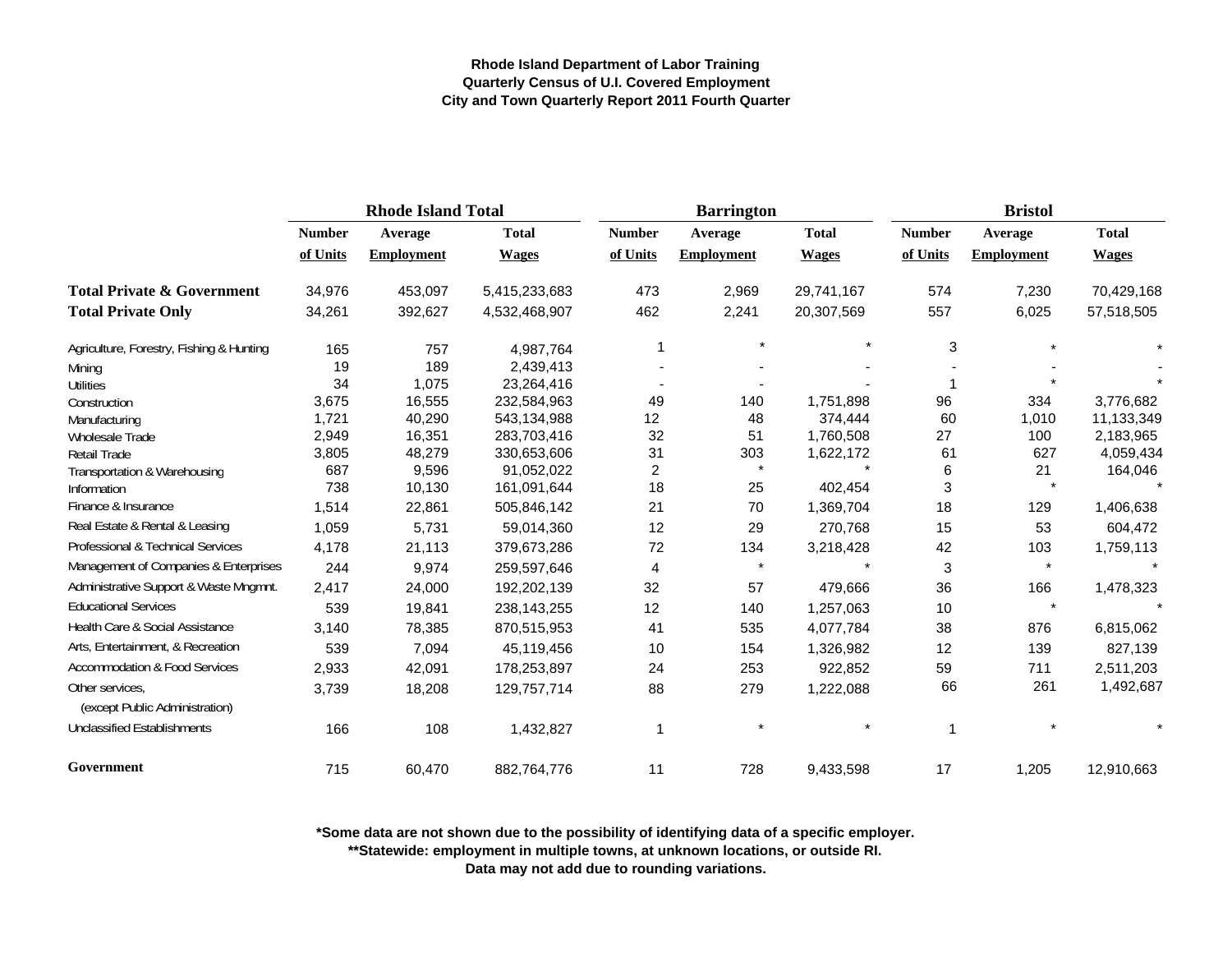|                                          |                | <b>Burrillville</b> |                    |                | <b>Central Falls</b> |              | <b>Charlestown</b> |                   |                    |
|------------------------------------------|----------------|---------------------|--------------------|----------------|----------------------|--------------|--------------------|-------------------|--------------------|
|                                          | <b>Number</b>  | Average             | <b>Total</b>       | <b>Number</b>  | Average              | <b>Total</b> | <b>Number</b>      | Average           | <b>Total</b>       |
|                                          | of Units       | <b>Employment</b>   | <b>Wages</b>       | of Units       | <b>Employment</b>    | <b>Wages</b> | of Units           | <b>Employment</b> | <b>Wages</b>       |
| <b>Total Private &amp; Government</b>    | 292            | 3,083               | 29,222,881         | 253            | 2,952                | 27, 127, 825 | 254                | 1,482             | 14,929,304         |
| <b>Total Private Only</b>                | 276            | 2,484               | 22,949,077         | 245            | 2,292                | 18,921,767   | 238                | 1,288             | 12,741,477         |
| Agriculture, Forestry, Fishing & Hunting | 3              |                     | $\star$            |                |                      |              | 4                  |                   |                    |
| Mining                                   |                |                     |                    |                |                      |              |                    |                   |                    |
| <b>Utilities</b>                         | $\overline{c}$ |                     |                    |                |                      |              |                    |                   |                    |
| Construction                             | 62             | 243                 | 3,768,561          | 21             | 127                  | 1,315,233    | 55                 | 135               | 1,474,791          |
| Manufacturing                            | 11             | 559                 | 7,396,304          | 32             | 621                  | 6,312,968    | 4                  | $\star$           |                    |
| <b>Wholesale Trade</b>                   | 22             | 45                  | 696,411            | 4              | 39                   | 465,405      | 8                  | 23                | 487,739            |
| Retail Trade                             | 19             | 162                 | 860,600            | 45             | 235                  | 1,348,616    | 21                 | 135               | 918,833            |
| Transportation & Warehousing             | 6              | 13                  | 155,692            | 4              |                      |              |                    |                   |                    |
| Information                              | 6<br>5         | 33<br>13            | 205,682<br>134,121 | 11             | 76                   | 728,988      | 8                  | 19<br>52          | 101,297<br>776,190 |
| Finance & Insurance                      |                |                     |                    |                |                      |              |                    |                   |                    |
| Real Estate & Rental & Leasing           | 5              | 8                   | 77,140             | 8              | 42                   | 304,794      | 8                  | 21                | 230,410            |
| Professional & Technical Services        | 19             | 48                  | 583,222            | 11             | 27                   | 304,069      | 21                 | 33                | 778,624            |
| Management of Companies & Enterprises    |                | $\star$             |                    | 0              | 0                    | $\Omega$     | 1                  | $\star$           |                    |
| Administrative Support & Waste Mngmnt.   | 18             | 71                  | 565,312            | 18             | 388                  | 3,212,652    | 24                 | 78                | 589,075            |
| <b>Educational Services</b>              | 5              | 38                  | 153,590            | $\overline{2}$ | $\star$              |              |                    | $\star$           |                    |
| Health Care & Social Assistance          | 19             | 558                 | 4,899,176          | 23             | 292                  | 2,029,212    | 20                 | 143               | 1,483,996          |
| Arts, Entertainment, & Recreation        | 5              | 51                  | 167,630            |                |                      |              | 5                  | 69                | 1,090,865          |
| <b>Accommodation &amp; Food Services</b> | 29             | 487                 | 1,612,974          | 32             | 195                  | 762,257      | 21                 | 192               | 610,943            |
| Other services,                          | 39             | 84                  | 558,858            | 34             | 106                  | 677,525      | 25                 | 43                | 228,986            |
| (except Public Administration)           |                |                     |                    |                |                      |              |                    |                   |                    |
| <b>Unclassified Establishments</b>       |                |                     |                    |                |                      |              |                    |                   |                    |
| Government                               | 16             | 599                 | 6,273,804          | 8              | 660                  | 8,206,058    | 16                 | 194               | 2,187,827          |

**\*Some data are not shown due to the possibility of identifying data of a specific employer.**

**\*\*Statewide: employment in multiple towns, at unknown locations, or outside RI.**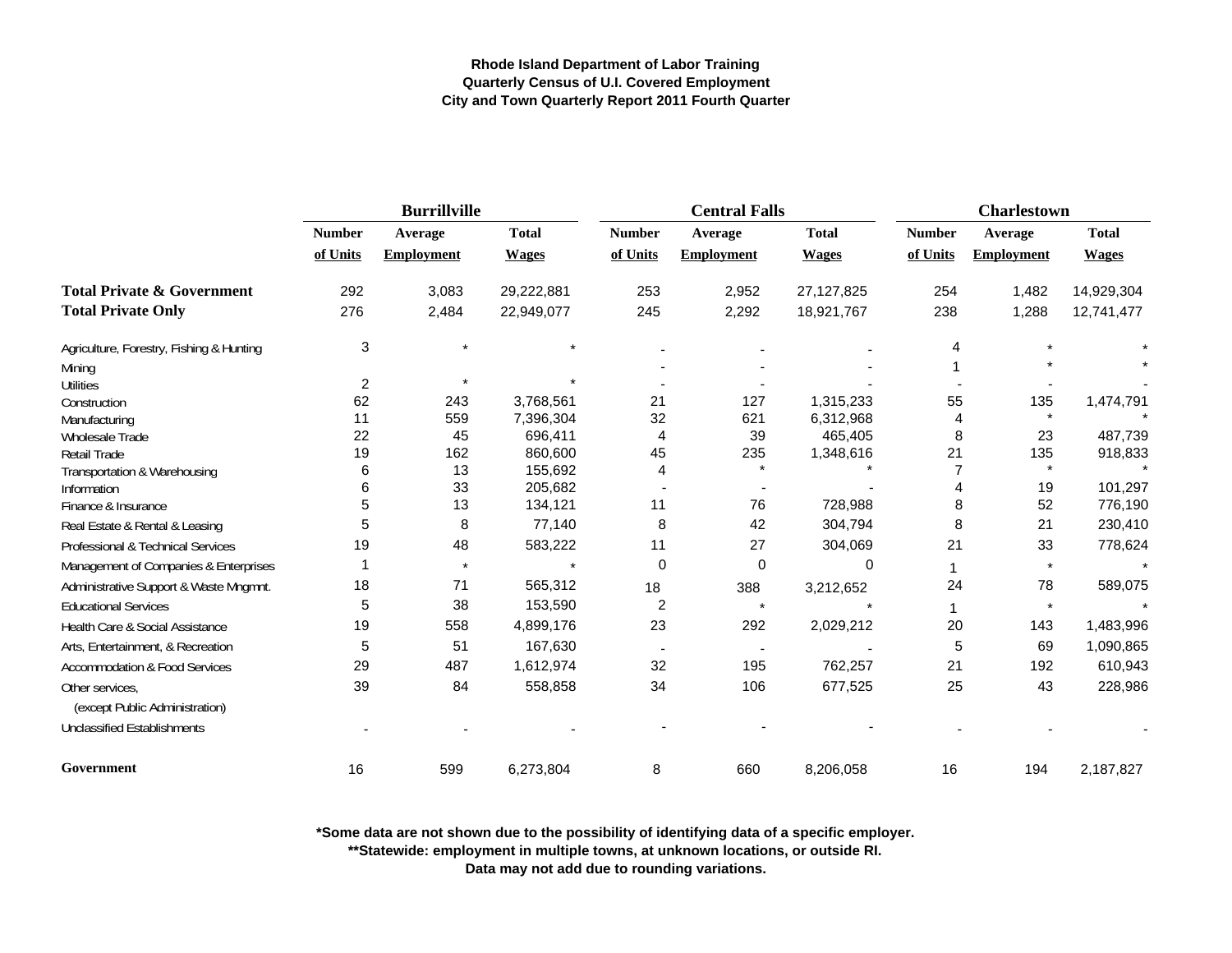|                                                   | Coventry       |                   |              |               | <b>Cranston</b>   |              | <b>Cumberland</b> |                   |              |
|---------------------------------------------------|----------------|-------------------|--------------|---------------|-------------------|--------------|-------------------|-------------------|--------------|
|                                                   | <b>Number</b>  | Average           | <b>Total</b> | <b>Number</b> | Average           | <b>Total</b> | <b>Number</b>     | Average           | <b>Total</b> |
|                                                   | of Units       | <b>Employment</b> | <b>Wages</b> | of Units      | <b>Employment</b> | <b>Wages</b> | of Units          | <b>Employment</b> | <b>Wages</b> |
| <b>Total Private &amp; Government</b>             | 695            | 7,616             | 65,458,477   | 2,426         | 34,488            | 384,212,885  | 839               | 9,786             | 111,256,851  |
| <b>Total Private Only</b>                         | 677            | 6,335             | 51,871,722   | 2,398         | 28,227            | 289,282,773  | 822               | 8,624             | 97,397,782   |
| Agriculture, Forestry, Fishing & Hunting          | $\overline{c}$ | $\star$           |              | 5             | 8                 | 83,618       |                   |                   |              |
| Mining                                            |                |                   |              | 3             |                   |              |                   |                   |              |
| <b>Utilities</b>                                  |                |                   |              |               |                   |              |                   |                   |              |
| Construction                                      | 130            | 433               | 4,109,517    | 233           | 1,106             | 15,060,696   | 121               | 715               | 10,971,004   |
| Manufacturing                                     | 38             | 490               | 7,372,790    | 167           | 3,963             | 51,674,028   | 40                | 1,583             | 16,389,792   |
| Wholesale Trade                                   | 35             | 227               | 3,803,920    | 165           | 1,539             | 25,159,688   | 71                | 874               | 17,550,097   |
| <b>Retail Trade</b>                               | 90             | 1,727             | 10,901,340   | 300           | 4,666             | 35,904,686   | 77                | 911               | 5,922,121    |
| Transportation & Warehousing                      | 10             | 249               | 2,264,060    | 54            | 651               | 7,235,745    | 20                | 501               | 5,172,808    |
| Information                                       | 9              | 26                | 291,789      | 39            | 2,179             | 32,948,668   | 20                | 139               | 1,115,253    |
| Finance & Insurance                               | 23             | 162               | 1,837,955    | 112           | 725               | 8,573,221    | 35                | 157               | 2,061,359    |
| Real Estate & Rental & Leasing                    | 16             | 42                | 341,469      | 76            | 365               | 5,428,136    | 32                | 103               | 1,381,059    |
| <b>Professional &amp; Technical Services</b>      | 52             | 232               | 3,398,372    | 254           | 1,728             | 27,002,905   | 84                | 223               | 3,978,912    |
| Management of Companies & Enterprises             | 4              | 45                | 805,772      | 12            | 280               | 4,560,281    | 8                 | $\star$           |              |
| Administrative Support & Waste Mngmnt.            | 60             | 315               | 2,710,837    | 180           | 2,222             | 17,205,731   | 49                | 200               | 1,954,837    |
| <b>Educational Services</b>                       | 8              | 95                | 594,890      | 32            | 329               | 2,306,830    | 15                | 171               | 1,344,023    |
| Health Care & Social Assistance                   | 40             | 1,039             | 8,512,140    | 272           | 3,980             | 33,115,988   | 74                | 888               | 8,817,591    |
| Arts, Entertainment, & Recreation                 | 5              | 31                | 78,978       | 28            | 265               | 1,321,473    | $\overline{7}$    | 60                | 279,703      |
| <b>Accommodation &amp; Food Services</b>          | 64             | 924               | 3,280,190    | 172           | 2,591             | 9,982,891    | 54                | 633               | 2,217,157    |
| Other services,<br>(except Public Administration) | 90             | 281               | 1,472,455    | 293           | 1,608             | 11,340,625   | 112               | 532               | 3,694,616    |
| <b>Unclassified Establishments</b>                |                |                   |              |               |                   |              |                   |                   |              |
| Government                                        | 18             | 1,281             | 13,586,755   | 28            | 6,261             | 94,930,112   | 17                | 1,162             | 13,859,069   |

**\*Some data are not shown due to the possibility of identifying data of a specific employer.**

**\*\*Statewide: employment in multiple towns, at unknown locations, or outside RI.**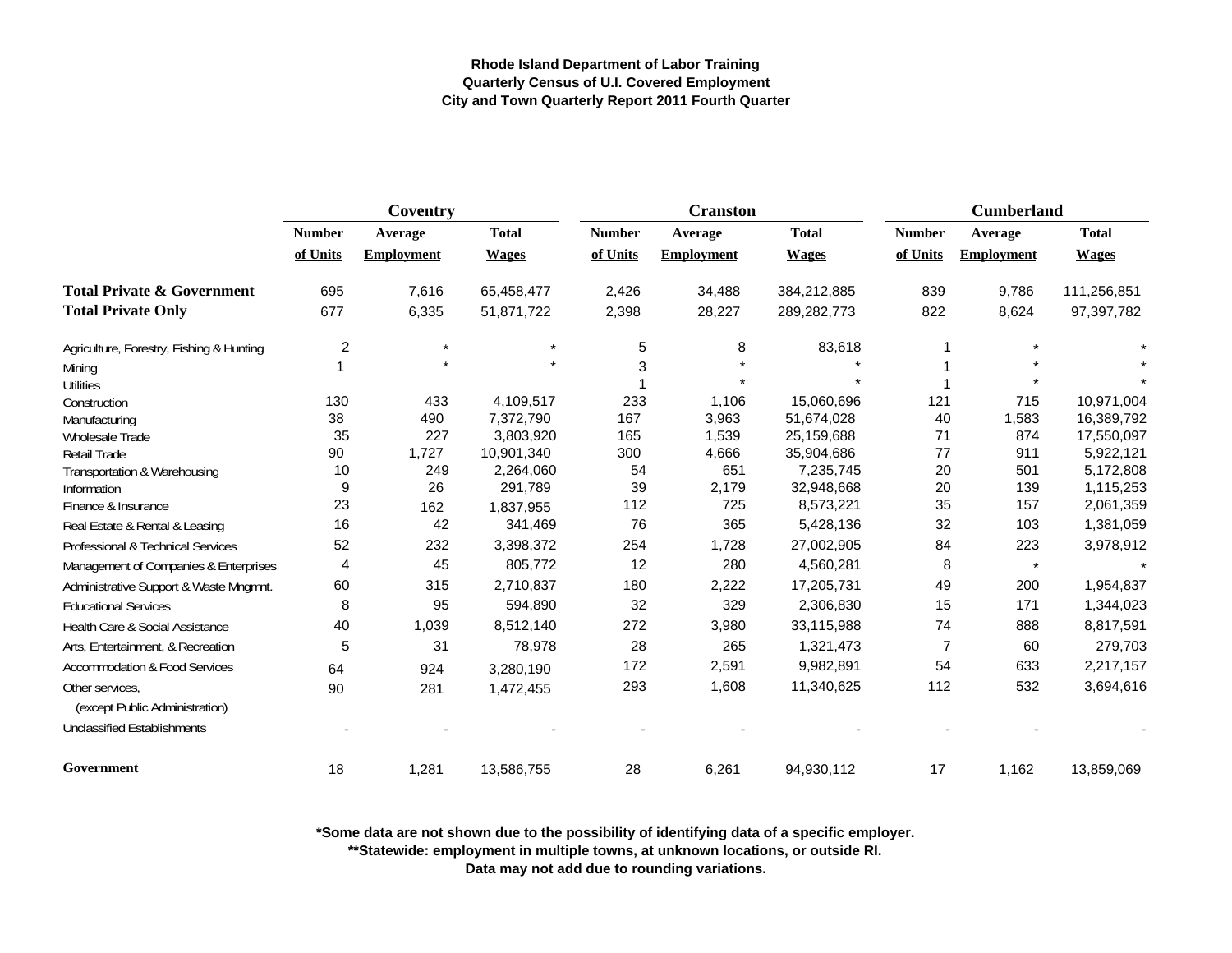|                                          | <b>East Greenwich</b> |                   |              |               | <b>East Providence</b> |              | <b>Exeter</b>    |                   |              |
|------------------------------------------|-----------------------|-------------------|--------------|---------------|------------------------|--------------|------------------|-------------------|--------------|
|                                          | <b>Number</b>         | Average           | <b>Total</b> | <b>Number</b> | Average                | <b>Total</b> | <b>Number</b>    | Average           | <b>Total</b> |
|                                          | of Units              | <b>Employment</b> | <b>Wages</b> | of Units      | <b>Employment</b>      | <b>Wages</b> | of Units         | <b>Employment</b> | <b>Wages</b> |
| <b>Total Private &amp; Government</b>    | 762                   | 6,970             | 80,502,253   | 1,428         | 20,465                 | 250,123,699  | 169              | 1,444             | 19,359,664   |
| <b>Total Private Only</b>                | 748                   | 6,272             | 70,639,295   | 1,405         | 18,896                 | 227,043,341  | 164              | 1,370             | 18,648,672   |
| Agriculture, Forestry, Fishing & Hunting | 3                     | $\star$           |              |               |                        |              | 5                | 76                | 367,602      |
| Mining                                   |                       |                   |              |               |                        |              |                  |                   |              |
| <b>Utilities</b>                         |                       |                   |              |               |                        |              |                  |                   |              |
| Construction                             | 46                    | 243               | 4,561,876    | 182           | 860                    | 16,313,637   | 26               | 77                | 1,661,975    |
| Manufacturing                            | 26                    | 319               | 4,325,682    | 90            | 1,980                  | 29,923,573   | 7                | 44                | 471,653      |
| Wholesale Trade                          | 67                    | 245               | 6,357,485    | 100           | 1,203                  | 17,795,498   | 9                | 73                | 555,832      |
| Retail Trade                             | 67                    | 782               | 6,810,545    | 138           | 1,792                  | 13,228,154   | 14               | 63                | 515,608      |
| Transportation & Warehousing             | 8                     | 151               | 1,422,637    | 36            | 302                    | 2,546,048    | 6                |                   |              |
| Information                              | 15                    | 53                | 1,647,343    | 18            | 312                    | 4,229,950    | $\boldsymbol{2}$ |                   |              |
| Finance & Insurance                      | 40                    | 237               | 4,062,649    | 87            | 2,667                  | 45,996,110   | 3                |                   |              |
| Real Estate & Rental & Leasing           | 35                    | 115               | 1,730,074    | 40            | 184                    | 2,209,372    | 6                | 11                | 139,658      |
| Professional & Technical Services        | 127                   | 645               | 10,895,014   | 172           | 1,053                  | 14,956,814   | 14               | 328               | 9,726,972    |
| Management of Companies & Enterprises    | $\overline{7}$        | $\star$           |              | 6             | $\star$                |              | 2                | $\star$           |              |
| Administrative Support & Waste Mngmnt.   | 46                    | 254               | 2,675,826    | 98            | 1,271                  | 10,293,818   | 23               | 156               | 1,730,942    |
| <b>Educational Services</b>              | 14                    | 208               | 1,735,558    | 17            | 396                    | 3,818,859    | 3                | $\pmb{\star}$     |              |
| Health Care & Social Assistance          | 102                   | 1,399             | 15,297,989   | 141           | 4,234                  | 49,403,045   | 10               | 157               | 1,336,645    |
| Arts, Entertainment, & Recreation        | 13                    | 137               | 749,756      | 27            | 556                    | 2,589,918    | 5                | 46                | 177,169      |
| Accommodation & Food Services            | 60                    | 1,061             | 4,362,972    | 112           | 1,397                  | 5,236,477    | 16               | 149               | 761,531      |
| Other services,                          | 72                    | 296               | 1,653,978    | 141           | 602                    | 5,371,527    | 13               | 32                | 184,826      |
| (except Public Administration)           |                       |                   |              |               |                        |              |                  |                   |              |
| <b>Unclassified Establishments</b>       |                       |                   |              | 1             |                        |              |                  |                   |              |
| Government                               | 14                    | 698               | 9,862,958    | 23            | 1,569                  | 23,080,358   | 5                | 74                | 710,992      |

**\*Some data are not shown due to the possibility of identifying data of a specific employer.**

**\*\*Statewide: employment in multiple towns, at unknown locations, or outside RI.**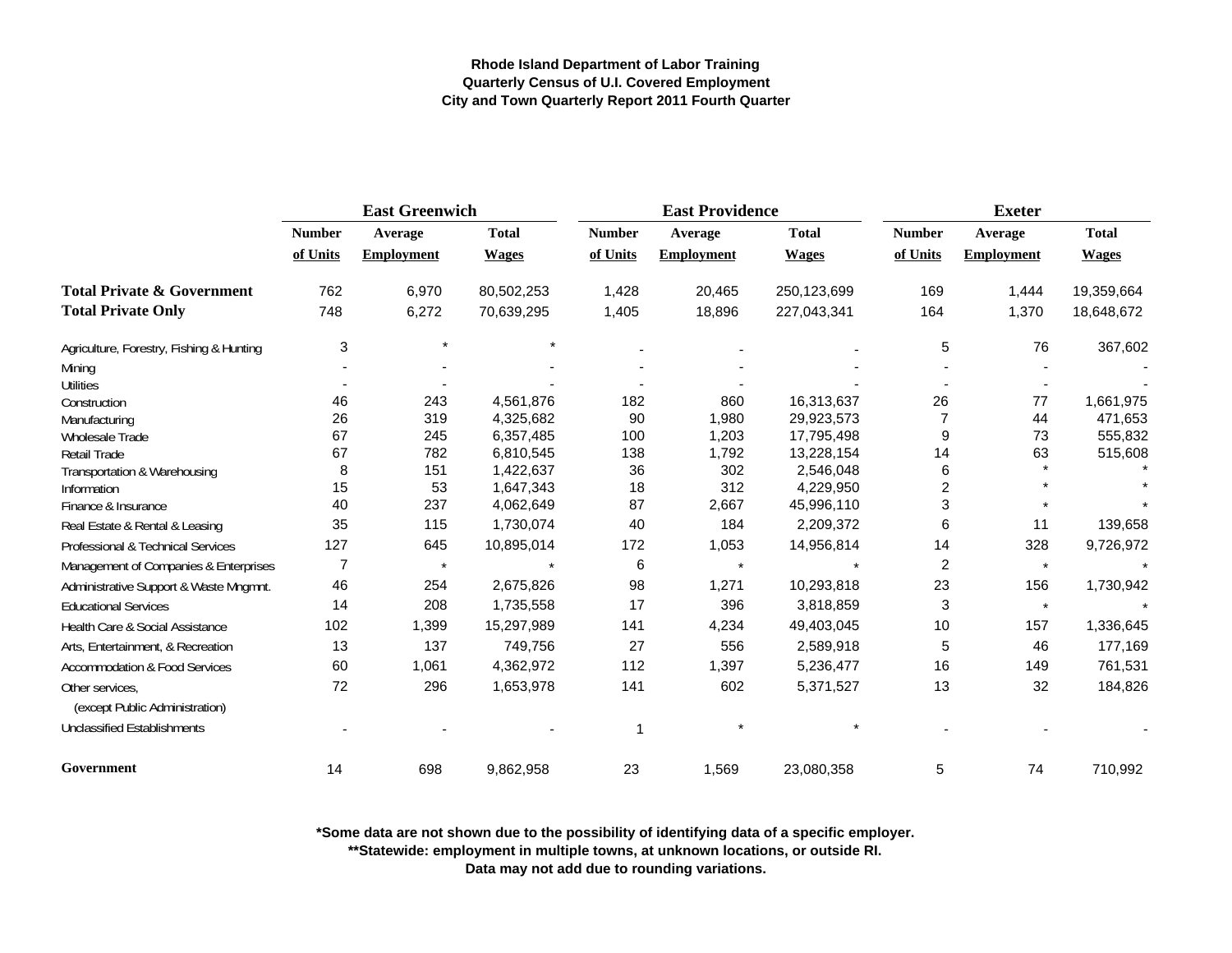|                                                   | <b>Foster</b>           |                   |              |               | <b>Glocester</b>  |              | Hopkinton     |                   |              |
|---------------------------------------------------|-------------------------|-------------------|--------------|---------------|-------------------|--------------|---------------|-------------------|--------------|
|                                                   | <b>Number</b>           | Average           | <b>Total</b> | <b>Number</b> | Average           | <b>Total</b> | <b>Number</b> | Average           | <b>Total</b> |
|                                                   | of Units                | <b>Employment</b> | <b>Wages</b> | of Units      | <b>Employment</b> | <b>Wages</b> | of Units      | <b>Employment</b> | <b>Wages</b> |
| <b>Total Private &amp; Government</b>             | 93                      | 452               | 3,837,922    | 207           | 1,586             | 13,149,046   | 197           | 1,144             | 11,030,930   |
| <b>Total Private Only</b>                         | 87                      | 349               | 2,811,329    | 190           | 1,066             | 7,389,893    | 186           | 1,016             | 9,884,780    |
| Agriculture, Forestry, Fishing & Hunting          | $\overline{\mathbf{c}}$ | 18                | 125,111      | 2             |                   |              |               |                   | 36,828       |
| Mining                                            |                         |                   |              |               |                   |              |               |                   |              |
| <b>Utilities</b>                                  |                         |                   |              |               |                   |              |               |                   |              |
| Construction                                      | 18                      | 43                | 371,229      | 61            | 127               | 1,243,312    | 53            | 131               | 1,270,046    |
| Manufacturing                                     |                         |                   |              |               |                   |              | 23            | 336               | 4,366,542    |
| Wholesale Trade                                   | 3                       |                   |              |               | 7                 | 71,091       | 6             | 23                | 378,592      |
| Retail Trade                                      |                         | 10                | 55,798       | 21            | 195               | 1,005,354    | 19            | 107               | 602,954      |
| Transportation & Warehousing                      | 3                       |                   |              | 6             | 58                | 469,119      |               | $\star$           |              |
| Information                                       |                         |                   |              | 3             |                   |              |               | 16                | 78,710       |
| Finance & Insurance                               | 2                       |                   |              | 8             | 25                | 260,218      |               |                   |              |
| Real Estate & Rental & Leasing                    | $\overline{2}$          |                   |              | 3             | $\star$           |              | 3             |                   |              |
| Professional & Technical Services                 | 10                      | 17                | 213,383      | 12            | 62                | 1,073,690    | 15            | 37                | 1,019,171    |
| Management of Companies & Enterprises             |                         | $\star$           |              |               | $\star$           |              |               |                   |              |
| Administrative Support & Waste Mngmnt.            | 13                      | 32                | 216,987      | 10            | 31                | 222,988      | 14            | 21                | 171,494      |
| <b>Educational Services</b>                       |                         | $\star$           |              |               |                   |              |               |                   |              |
| Health Care & Social Assistance                   | 8                       | 65                | 472,304      | 15            | 275               | 1,735,019    | 14            | 179               | 1,115,335    |
| Arts, Entertainment, & Recreation                 |                         |                   |              | 3             | $\star$           |              | 6             | 69                | 257,670      |
| Accommodation & Food Services                     | 6                       | 34                | 105,910      | 18            | 170               | 520,368      | 8             | 47                | 180,553      |
| Other services.<br>(except Public Administration) | 5                       | 10                | 84,779       | 18            | 36                | 338,479      | 11            | 30                | 145,961      |
| <b>Unclassified Establishments</b>                |                         |                   |              |               |                   |              |               |                   |              |
| Government                                        | 6                       | 103               | 1,026,593    | 17            | 520               | 5,759,153    | 11            | 128               | 1,146,150    |

**\*Some data are not shown due to the possibility of identifying data of a specific employer.**

**\*\*Statewide: employment in multiple towns, at unknown locations, or outside RI.**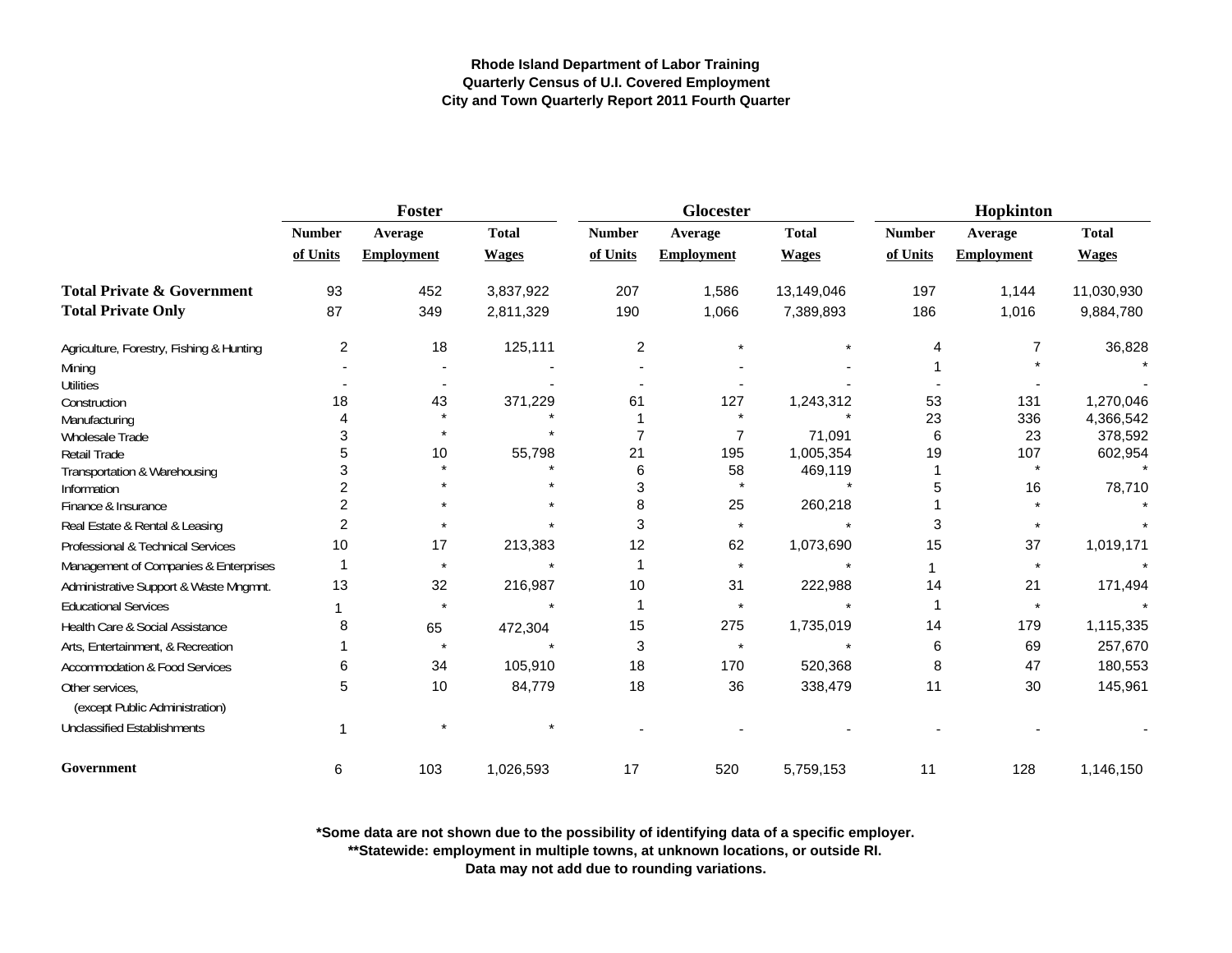|                                                   |                | <b>Jamestown</b>  |              |                | <b>Johnston</b>   |              | Lincoln        |                   |              |
|---------------------------------------------------|----------------|-------------------|--------------|----------------|-------------------|--------------|----------------|-------------------|--------------|
|                                                   | <b>Number</b>  | Average           | <b>Total</b> | <b>Number</b>  | Average           | <b>Total</b> | <b>Number</b>  | Average           | <b>Total</b> |
|                                                   | of Units       | <b>Employment</b> | <b>Wages</b> | of Units       | <b>Employment</b> | <b>Wages</b> | of Units       | <b>Employment</b> | <b>Wages</b> |
| <b>Total Private &amp; Government</b>             | 209            | 1,221             | 13,440,605   | 1,049          | 11,303            | 120,721,618  | 728            | 12,297            | 144,404,866  |
| <b>Total Private Only</b>                         | 194            | 930               | 10,414,688   | 1,036          | 10,202            | 104,891,122  | 706            | 11,091            | 127,679,672  |
| Agriculture, Forestry, Fishing & Hunting          | $\overline{c}$ | $\ast$            |              | 10             | 32                | 83,613       | $\overline{c}$ |                   |              |
| Mining                                            |                |                   |              |                |                   |              |                |                   |              |
| <b>Utilities</b>                                  |                | $\star$           |              | 3              | $\star$           |              |                |                   |              |
| Construction                                      | 23             | 131               | 2,777,294    | 173            | 715               | 9,294,669    | 87             | 635               | 8,477,656    |
| Manufacturing                                     | 4              | $\star$           |              | 84             | 1,036             | 9,547,136    | 39             | 1,714             | 22,853,463   |
| Wholesale Trade                                   | 14             | 41                | 820,264      | 55             | 325               | 4,096,919    | 72             | 673               | 10,263,782   |
| <b>Retail Trade</b>                               | 14             | 109               | 552,975      | 133            | 1,597             | 12,709,212   | 59             | 917               | 6,136,367    |
| Transportation & Warehousing                      | 3              | $\star$           |              | 39             | 254               | 2,922,570    | 17             | 534               | 5,742,931    |
| Information                                       | 5              | 12                | 257,112      | 12             | 55                | 978,131      | 16             | 289               | 4,605,472    |
| Finance & Insurance                               | 5              | 10                | 377,010      | 26             | 1,354             | 25, 171, 117 | 32             | 2,127             | 30,002,929   |
| Real Estate & Rental & Leasing                    | 6              | 22                | 117,853      | 31             | 278               | 2,782,233    | 20             | 35                | 303,166      |
| Professional & Technical Services                 | 35             | 78                | 1,426,887    | 68             | 141               | 1,811,222    | 103            | 631               | 12,756,509   |
| Management of Companies & Enterprises             |                | $\star$           |              | $\overline{2}$ | $\star$           |              | 10             | 188               | 2,454,404    |
| Administrative Support & Waste Mngmnt.            | 16             | 65                | 528,736      | 99             | 1,394             | 11,583,350   | 44             | 259               | 2,400,169    |
| <b>Educational Services</b>                       | 3              | $\star$           | $\star$      | 11             | 27                | 181,506      | 9              | 97                | 816,309      |
| Health Care & Social Assistance                   | 13             | 123               | 1,116,185    | 96             | 1,367             | 14,513,959   | 65             | 851               | 7,251,072    |
| Arts, Entertainment, & Recreation                 | 8              | 108               | 549,886      | 6              | 37                | 254,604      | 11             | 1,052             | 7,750,475    |
| <b>Accommodation &amp; Food Services</b>          | 15             | 129               | 547,340      | 75             | 920               | 3,293,454    | 53             | 797               | 3,143,702    |
| Other services,<br>(except Public Administration) | 26             | 74                | 831,607      | 110            | 517               | 3,573,390    | 65             | 226               | 1,221,059    |
| <b>Unclassified Establishments</b>                |                |                   |              | 2              |                   |              |                |                   |              |
| Government                                        | 15             | 291               | 3,025,917    | 13             | 1,101             | 15,830,496   | 22             | 1,206             | 16,725,194   |

**\*Some data are not shown due to the possibility of identifying data of a specific employer.**

**\*\*Statewide: employment in multiple towns, at unknown locations, or outside RI.**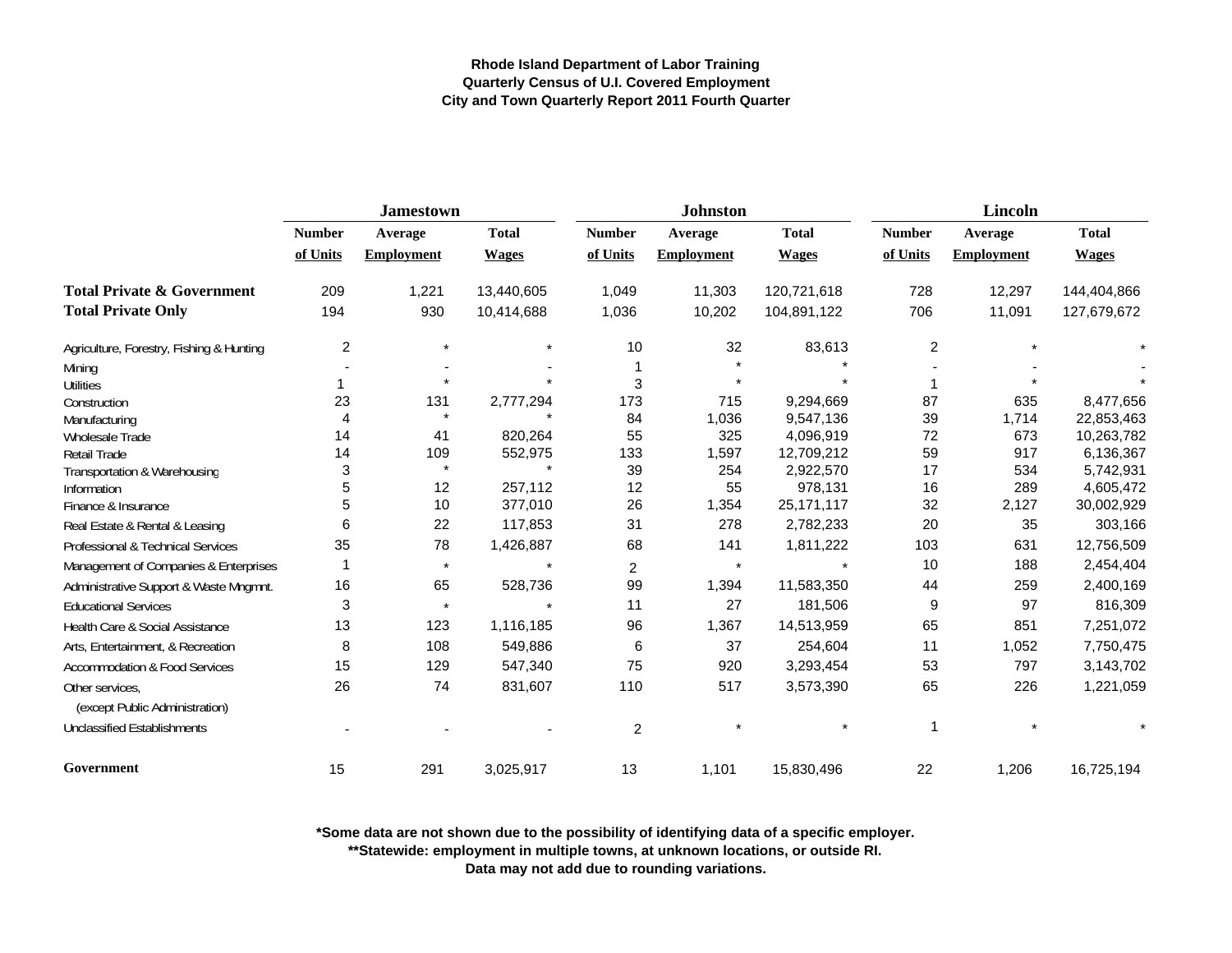|                                                   | <b>Little Compton</b> |                   |              |               | <b>Middletown</b> |              | <b>Narragansett</b> |                   |              |
|---------------------------------------------------|-----------------------|-------------------|--------------|---------------|-------------------|--------------|---------------------|-------------------|--------------|
|                                                   | <b>Number</b>         | Average           | <b>Total</b> | <b>Number</b> | Average           | <b>Total</b> | <b>Number</b>       | Average           | <b>Total</b> |
|                                                   | of Units              | <b>Employment</b> | <b>Wages</b> | of Units      | <b>Employment</b> | <b>Wages</b> | of Units            | <b>Employment</b> | <b>Wages</b> |
| <b>Total Private &amp; Government</b>             | 148                   | 590               | 5,465,708    | 746           | 10,676            | 119,575,776  | 471                 | 4,138             | 38,833,032   |
| <b>Total Private Only</b>                         | 148                   | 590               | 5,465,708    | 733           | 9,989             | 110,421,545  | 452                 | 3,108             | 24,993,998   |
| Agriculture, Forestry, Fishing & Hunting          | 8                     | 45                | 190,046      | 6             | 65                | 465,494      | 6                   | 22                | 223,538      |
| Mining                                            |                       |                   |              |               |                   |              |                     |                   |              |
| <b>Utilities</b>                                  |                       |                   |              |               | $\star$           |              |                     |                   |              |
| Construction                                      | 29                    | 110               | 1,454,503    | 66            | 350               | 4,396,267    | 42                  | 90                | 1,048,728    |
| Manufacturing                                     | 2                     |                   |              | 16            | 301               | 4,955,543    | 16                  | 89                | 1,491,055    |
| Wholesale Trade                                   | 5                     |                   | 99,314       | 28            | 145               | 2,551,601    | 24                  | 93                | 1,475,595    |
| <b>Retail Trade</b>                               |                       |                   |              | 100           | 1,511             | 10,818,599   | 48                  | 610               | 4,481,701    |
| Transportation & Warehousing                      | 2                     |                   |              | 10            | 152               | 1,235,849    | 8                   | 81                | 716,328      |
| Information                                       |                       |                   |              | 14            | 306               | 6,412,699    | 8                   | 21                | 886,758      |
| Finance & Insurance                               | 3                     |                   |              | 32            | 550               | 10,077,597   | 14                  | 44                | 597,654      |
| Real Estate & Rental & Leasing                    |                       | 6                 | 247,689      | 35            | 112               | 1,184,888    | 27                  | 92                | 889,538      |
| Professional & Technical Services                 | 17                    | 16                | 281,750      | 108           | 1,971             | 36,558,395   | 50                  | 79                | 1,770,669    |
| Management of Companies & Enterprises             | 0                     | 0                 | 0            | 5             | 274               | 6,033,484    | $\overline{c}$      | $\star$           |              |
| Administrative Support & Waste Mngmnt.            | 21                    | 45                | 293,657      | 43            | 182               | 1,534,079    | 29                  | 79                | 745,454      |
| <b>Educational Services</b>                       |                       |                   |              | 10            | 265               | 2,495,944    | 5                   | 3                 | 19,844       |
| Health Care & Social Assistance                   | 4                     | 10                | 92,947       | 77            | 1,614             | 11,410,580   | 46                  | 584               | 5,243,649    |
| Arts, Entertainment, & Recreation                 |                       | 33                | 351,146      | 13            | 160               | 825,461      | 14                  | 102               | 1,016,002    |
| <b>Accommodation &amp; Food Services</b>          | 9                     | 45                | 160,699      | 94            | 1,518             | 6,467,646    | 72                  | 963               | 3,380,214    |
| Other services.<br>(except Public Administration) | 22                    | 64                | 417,127      | 74            | 486               | 2,395,462    | 40                  | 154               | 935,716      |
| <b>Unclassified Establishments</b>                | 6                     | 129               | 1,214,464    |               |                   |              | 1                   |                   |              |
| Government                                        |                       |                   |              | 13            | 687               | 9,154,231    | 19                  | 1,030             | 13,839,034   |

**\*Some data are not shown due to the possibility of identifying data of a specific employer.**

**\*\*Statewide: employment in multiple towns, at unknown locations, or outside RI.**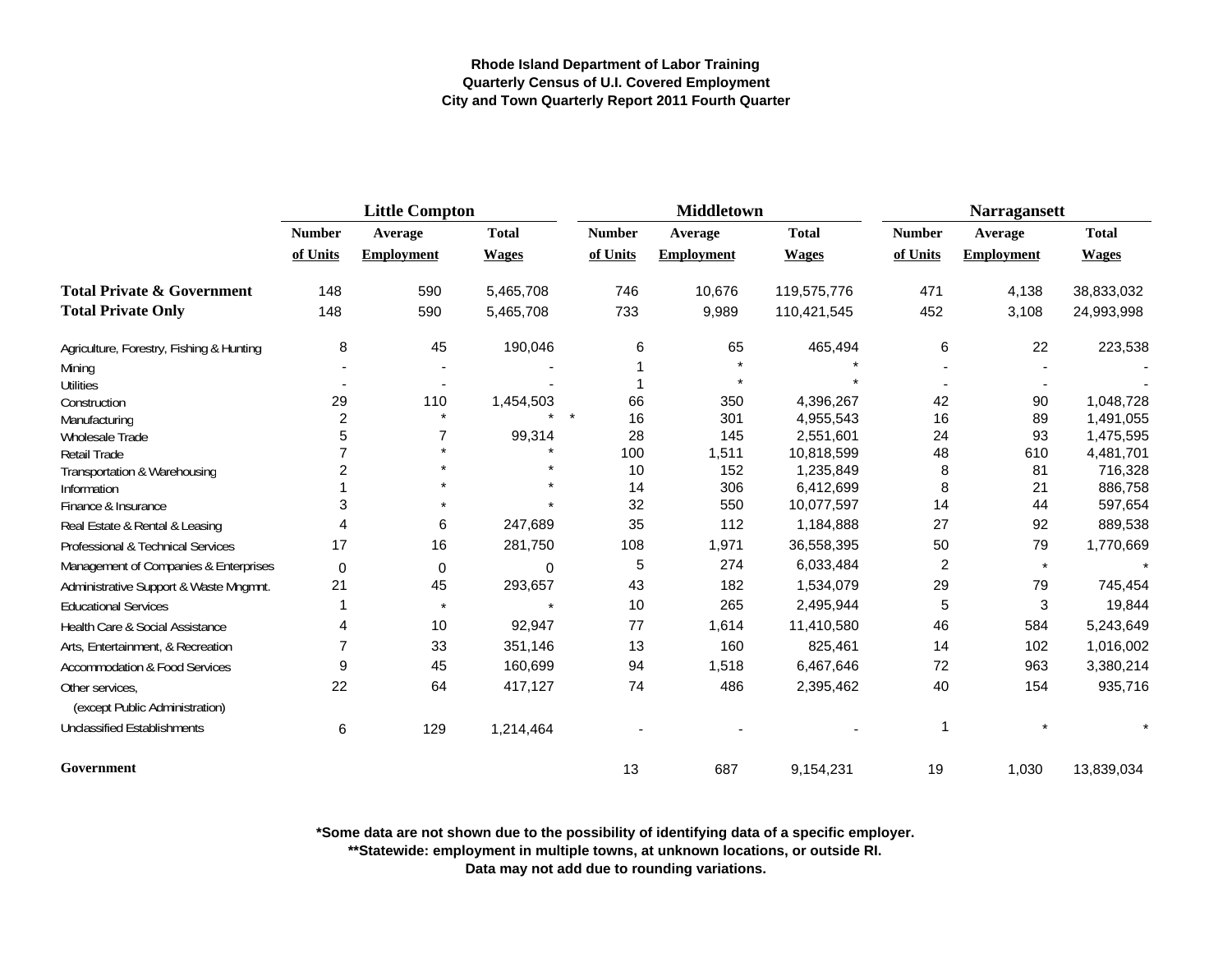|                                          | <b>Newport</b> |                   |              |                | <b>New Shoreham</b> |              | <b>North Kingstown</b> |                   |              |
|------------------------------------------|----------------|-------------------|--------------|----------------|---------------------|--------------|------------------------|-------------------|--------------|
|                                          | <b>Number</b>  | Average           | <b>Total</b> | <b>Number</b>  | Average             | <b>Total</b> | <b>Number</b>          | Average           | <b>Total</b> |
|                                          | of Units       | <b>Employment</b> | <b>Wages</b> | of Units       | <b>Employment</b>   | <b>Wages</b> | of Units               | <b>Employment</b> | <b>Wages</b> |
| <b>Total Private &amp; Government</b>    | 1,247          | 17,483            | 205,882,458  | 218            | 594                 | 5,757,318    | 984                    | 14,659            | 174,384,472  |
| <b>Total Private Only</b>                | 1,212          | 12,172            | 103,658,036  | 204            | 480                 | 4,575,602    | 963                    | 13,178            | 155,663,236  |
| Agriculture, Forestry, Fishing & Hunting | 5              | 29                | 306,578      | 3              | $\star$             |              | 10                     | 44                | 670,209      |
| Mining                                   |                |                   |              |                |                     |              |                        |                   |              |
| <b>Utilities</b>                         |                |                   |              | $\overline{2}$ |                     |              | 3                      |                   |              |
| Construction                             | 88             | 413               | 5,472,714    | 35             | 69                  | 803,553      | 108                    | 409               | 4,928,406    |
| Manufacturing                            | 30             | 148               | 1,717,201    | 6              | 10                  | 47,930       | 68                     | 4,595             | 73,745,160   |
| Wholesale Trade                          | 45             | 151               | 3,158,599    |                | $\star$             |              | 94                     | 530               | 8,937,583    |
| <b>Retail Trade</b>                      | 200            | 1,518             | 8,622,156    | 40             | 70                  | 695,444      | 103                    | 1,952             | 12,784,485   |
| Transportation & Warehousing             | 47             | 293               | 1,830,347    | $\overline{4}$ | 8                   | 42,366       | 37                     | 452               | 4,558,624    |
| Information                              | 24             | 226               | 2,369,645    | $\overline{2}$ |                     |              | 17                     | 248               | 3,970,974    |
| Finance & Insurance                      | 39             | 197               | 3,229,456    |                |                     |              | 36                     | 212               | 2,776,918    |
| Real Estate & Rental & Leasing           | 57             | 390               | 3,357,521    | 14             | 38                  | 256,772      | 21                     | 54                | 456,437      |
| Professional & Technical Services        | 136            | 585               | 11,241,697   | 5              | 5                   | 36,121       | 128                    | 389               | 9,976,485    |
| Management of Companies & Enterprises    | $\overline{7}$ | $\star$           |              |                | $\star$             |              | 11                     | 589               | 7,471,078    |
| Administrative Support & Waste Mngmnt.   | 82             | 359               | 3,446,818    | 12             | 38                  | 407,975      | 66                     | 468               | 3,449,106    |
| <b>Educational Services</b>              | 15             | 804               | 7,420,012    | 1              | $\star$             |              | 19                     | 106               | 771,590      |
| Health Care & Social Assistance          | 83             | 1,706             | 18,993,193   | 2              | $\star$             | $\star$      | 70                     | 1,544             | 12,035,407   |
| Arts, Entertainment, & Recreation        | 45             | 860               | 6,514,405    | 9              | 13                  | 221,919      | 26                     | 217               | 1,659,338    |
| Accommodation & Food Services            | 174            | 3,578             | 19,050,275   | 53             | 165                 | 1,105,045    | 61                     | 870               | 3,149,732    |
| Other services,                          | 135            | 733               | 5,575,933    | 13             | 18                  | 120,807      | 85                     | 427               | 2,712,959    |
| (except Public Administration)           |                |                   |              |                |                     |              |                        |                   |              |
| <b>Unclassified Establishments</b>       |                |                   |              |                |                     |              |                        |                   |              |
| Government                               | 35             | 5,311             | 102,224,422  | 14             | 114                 | 1,181,716    | 21                     | 1,481             | 18,721,236   |

**\*Some data are not shown due to the possibility of identifying data of a specific employer.**

**\*\*Statewide: employment in multiple towns, at unknown locations, or outside RI.**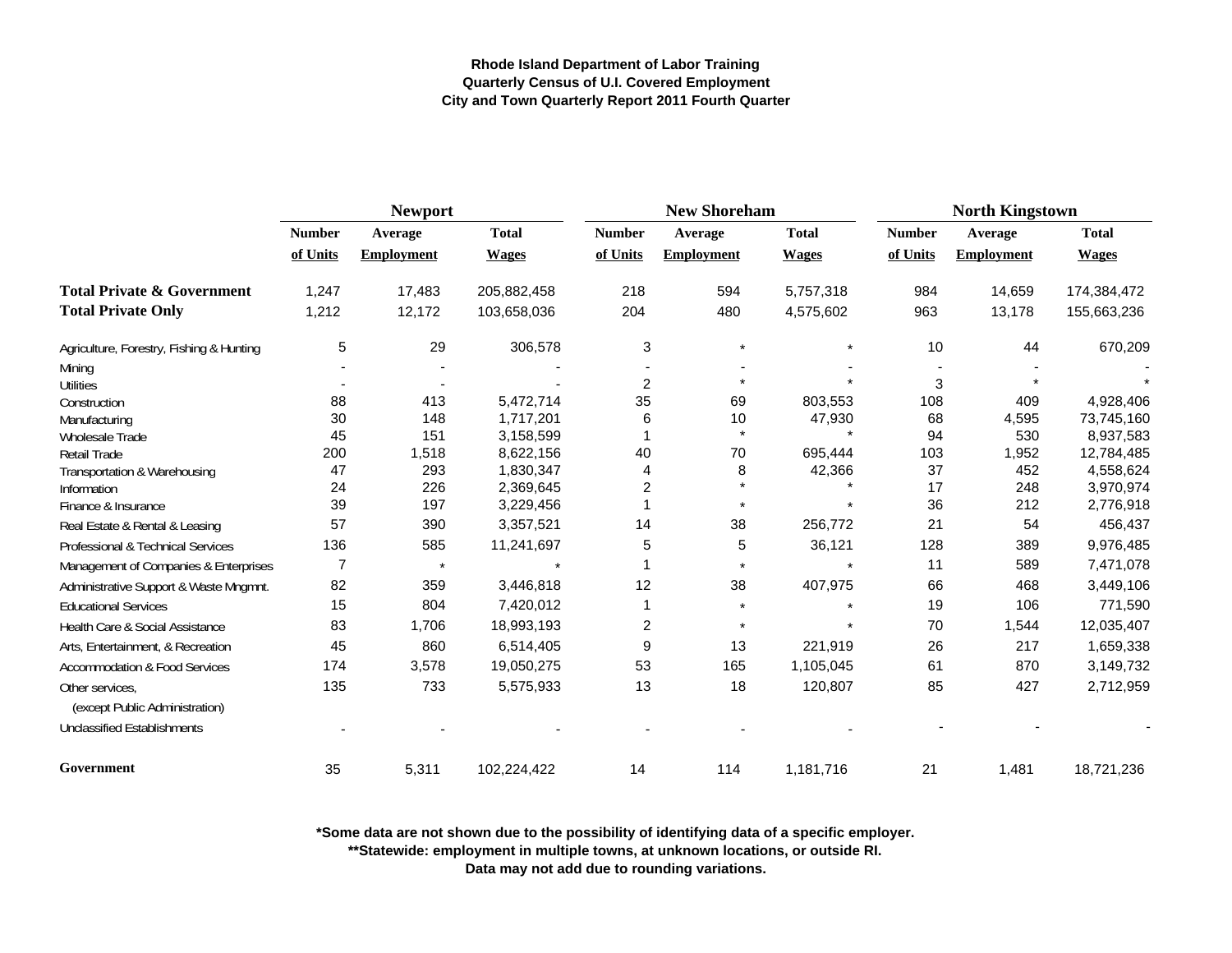|                                                   | <b>North Providence</b> |                   |              |                | <b>North Smithfield</b>  |              | Pawtucket     |                   |              |
|---------------------------------------------------|-------------------------|-------------------|--------------|----------------|--------------------------|--------------|---------------|-------------------|--------------|
|                                                   | <b>Number</b>           | Average           | <b>Total</b> | <b>Number</b>  | Average                  | <b>Total</b> | <b>Number</b> | Average           | <b>Total</b> |
|                                                   | of Units                | <b>Employment</b> | <b>Wages</b> | of Units       | <b>Employment</b>        | <b>Wages</b> | of Units      | <b>Employment</b> | <b>Wages</b> |
| <b>Total Private &amp; Government</b>             | 696                     | 6,888             | 61,004,160   | 372            | 4,629                    | 45,230,397   | 1,515         | 23,751            | 260,533,989  |
| <b>Total Private Only</b>                         | 686                     | 5,937             | 50,257,484   | 363            | 4,230                    | 40,813,822   | 1,491         | 21,556            | 224,339,114  |
| Agriculture, Forestry, Fishing & Hunting          |                         | $\star$           |              | $\overline{c}$ | $\star$                  |              |               |                   |              |
| Mining                                            |                         |                   |              | $\overline{c}$ |                          |              |               |                   |              |
| <b>Utilities</b>                                  |                         |                   |              |                |                          |              | 3             |                   |              |
| Construction                                      | 77                      | 217               | 2,836,912    | 67             | 199                      | 1,902,351    | 131           | 1,046             | 15,015,530   |
| Manufacturing                                     | 39                      | 298               | 3,166,202    | 20             | 498                      | 10,497,408   | 139           | 3,668             | 39,671,260   |
| <b>Wholesale Trade</b>                            | 27                      | 81                | 2,588,467    | 26             | 148                      | 2,008,947    | 78            | 527               | 7,413,300    |
| <b>Retail Trade</b>                               | 99                      | 940               | 5,793,317    | 35             | 1,016                    | 6,363,751    | 169           | 1,393             | 9,826,698    |
| Transportation & Warehousing                      | 16                      | 121               | 888,302      | 14             | 386                      | 4,098,845    | 38            | 507               | 4,690,684    |
| Information                                       | $\overline{7}$          | 30                | 329,615      | $\mathbf{3}$   |                          |              | 19            | 108               | 1,551,551    |
| Finance & Insurance                               | 26                      | 134               | 1,546,544    | 12             | 44                       | 555,123      | 53            | 568               | 8,016,876    |
| Real Estate & Rental & Leasing                    | 33                      | 124               | 1,037,237    | 12             | 27                       | 229,104      | 47            | 198               | 1,892,519    |
| Professional & Technical Services                 | 61                      | 177               | 2,295,727    | 45             | 246                      | 3,489,521    | 129           | 672               | 8,773,460    |
| Management of Companies & Enterprises             | $\overline{2}$          | $\star$           |              |                | $\overline{\phantom{a}}$ |              | 10            | $\star$           |              |
| Administrative Support & Waste Mngmnt.            | 46                      | 340               | 1,671,889    | 23             | 135                      | 1,342,626    | 94            | 1,996             | 13,960,622   |
| <b>Educational Services</b>                       |                         | $\star$           |              | $\overline{2}$ | $\star$                  |              | 25            | 370               | 3,010,210    |
| Health Care & Social Assistance                   | 80                      | 2,299             | 22,860,590   | 42             | 833                      | 6,692,353    | 191           | 5,662             | 57,867,697   |
| Arts, Entertainment, & Recreation                 | 7                       | 31                | 82,607       | $\overline{7}$ | 48                       | 259,889      | 18            | 221               | 1,467,507    |
| <b>Accommodation &amp; Food Services</b>          | 69                      | 786               | 2,904,786    | 20             | 426                      | 1,466,233    | 138           | 1,469             | 5,601,290    |
| Other services,<br>(except Public Administration) | 93                      | 334               | 2,012,604    | 31             | 160                      | 1,175,519    | 208           | 1,291             | 8,349,902    |
| <b>Unclassified Establishments</b>                | $\overline{c}$          |                   |              |                |                          |              |               |                   |              |
| Government                                        | 10                      | 951               | 10,746,676   | 9              | 399                      | 4,416,575    | 24            | 2,195             | 36,194,875   |

**\*Some data are not shown due to the possibility of identifying data of a specific employer.**

**\*\*Statewide: employment in multiple towns, at unknown locations, or outside RI.**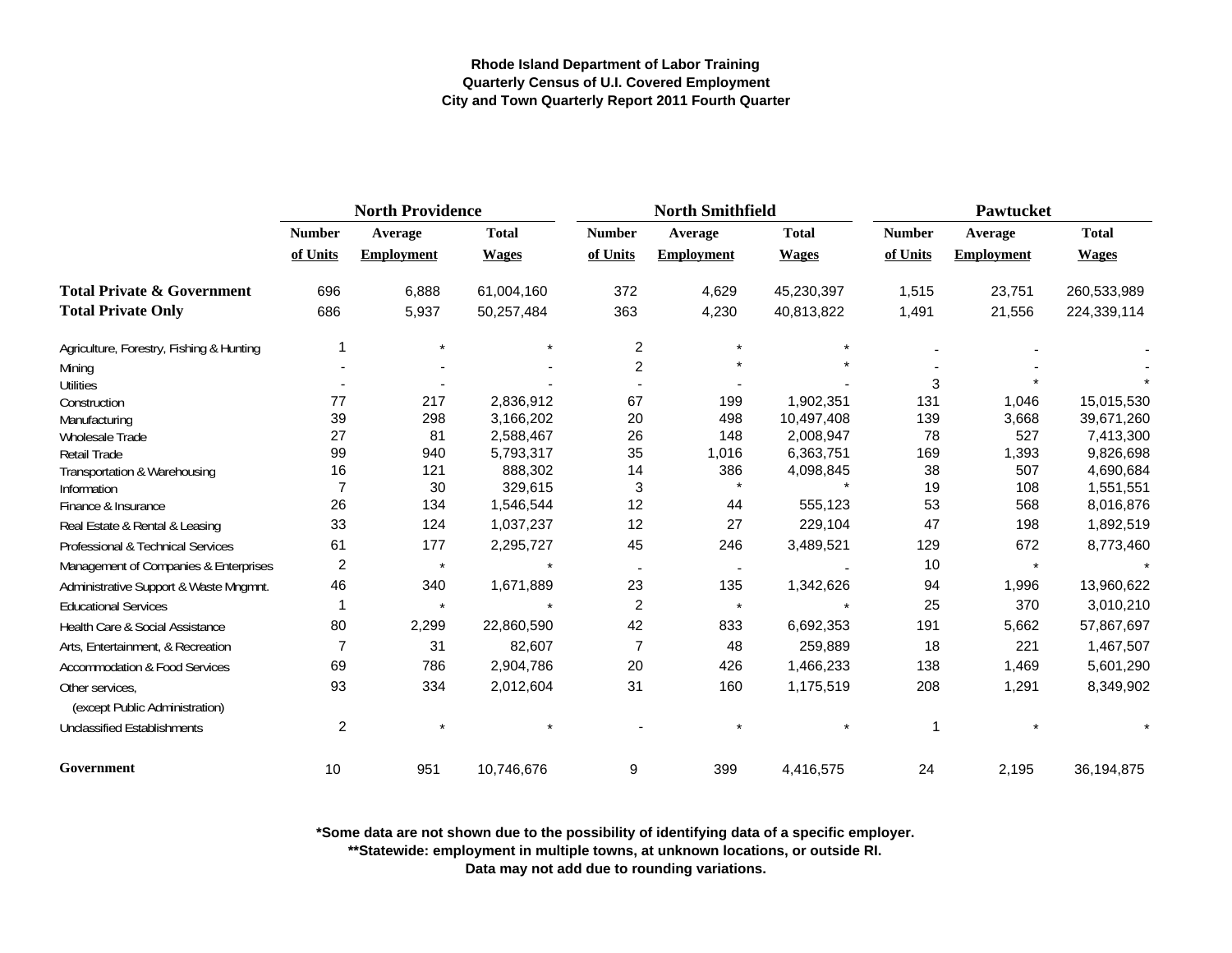|                                                   | Portsmouth    |                   |              |               | Providence        |               | <b>Richmond</b>         |                   |              |
|---------------------------------------------------|---------------|-------------------|--------------|---------------|-------------------|---------------|-------------------------|-------------------|--------------|
|                                                   | <b>Number</b> | Average           | <b>Total</b> | <b>Number</b> | Average           | <b>Total</b>  | <b>Number</b>           | Average           | <b>Total</b> |
|                                                   | of Units      | <b>Employment</b> | <b>Wages</b> | of Units      | <b>Employment</b> | <b>Wages</b>  | of Units                | <b>Employment</b> | <b>Wages</b> |
| <b>Total Private &amp; Government</b>             | 527           | 5,433             | 73,277,395   | 5,506         | 108,210           | 1,431,865,734 | 152                     | 1,891             | 19,742,477   |
| <b>Total Private Only</b>                         | 511           | 4,750             | 64,206,294   | 5,396         | 93,436            | 1,191,566,755 | 145                     | 1,180             | 8,966,492    |
| Agriculture, Forestry, Fishing & Hunting          | 16            | 45                | 269,856      | 1             |                   |               | 8                       | 51                | 506,158      |
| Mining                                            |               |                   |              |               |                   |               |                         |                   |              |
| <b>Utilities</b>                                  |               |                   |              | 6             | 574               | 13,352,412    |                         |                   |              |
| Construction                                      | 70            | 276               | 3,155,136    | 270           | 1,873             | 30,107,525    | 23                      | 78                | 872,107      |
| Manufacturing                                     | 24            | 1,599             | 34,256,229   | 266           | 4,695             | 50,590,917    | 5                       | 92                | 1,149,858    |
| Wholesale Trade                                   | 29            | 112               | 2,053,032    | 223           | 2,451             | 40,184,531    | 6                       | $\star$           |              |
| <b>Retail Trade</b>                               | 58            | 481               | 3,407,243    | 614           | 6,990             | 39,991,306    | 21                      | 305               | 2,041,937    |
| Transportation & Warehousing                      | 8             | 82                | 668,099      | 72            | 637               | 6,662,680     | $\overline{\mathbf{c}}$ |                   |              |
| Information                                       | 10            | 75                | 2,367,492    | 152           | 3,384             | 58,192,853    | $\overline{\mathbf{c}}$ | $\star$           |              |
| Finance & Insurance                               | 19            | 64                | 941,811      | 312           | 4,727             | 127,062,393   | 5                       | 45                | 402,291      |
| Real Estate & Rental & Leasing                    | 14            | 138               | 1,042,239    | 188           | 1,433             | 15,836,096    | 0                       | 0                 | 0            |
| <b>Professional &amp; Technical Services</b>      | 68            | 148               | 3,027,780    | 885           | 6,274             | 124,296,708   | 10                      | 63                | 624,075      |
| Management of Companies & Enterprises             | 3             | $\star$           |              | 40            | 1,499             | 44,859,115    |                         |                   |              |
| Administrative Support & Waste Mngmnt.            | 30            | 213               | 2,061,762    | 297           | 7,207             | 51,831,578    | 13                      | 65                | 469,796      |
| <b>Educational Services</b>                       | 17            | 279               | 2,584,712    | 110           | 12,075            | 159,596,515   | 3                       | $\star$           |              |
| Health Care & Social Assistance                   | 37            | 542               | 4,264,672    | 582           | 25,290            | 344,070,220   | 10                      | 88                | 910,998      |
| Arts, Entertainment, & Recreation                 | 11            | 83                | 571,965      | 56            | 931               | 6,163,059     | $\overline{7}$          | 102               | 373,254      |
| <b>Accommodation &amp; Food Services</b>          | 41            | 414               | 1,890,577    | 543           | 8,876             | 42,174,031    | 17                      | 210               | 784,735      |
| Other services.<br>(except Public Administration) | 55            | 184               | 1,509,663    | 773           | 4,510             | 36,507,019    | 12                      | 25                | 131,336      |
| <b>Unclassified Establishments</b>                |               |                   |              | 5             |                   |               |                         |                   |              |
| Government                                        | 16            | 683               | 9,071,101    | 110           | 14,774            | 240,298,979   | $\overline{7}$          | 711               | 10,775,985   |

**\*Some data are not shown due to the possibility of identifying data of a specific employer.**

**\*\*Statewide: employment in multiple towns, at unknown locations, or outside RI.**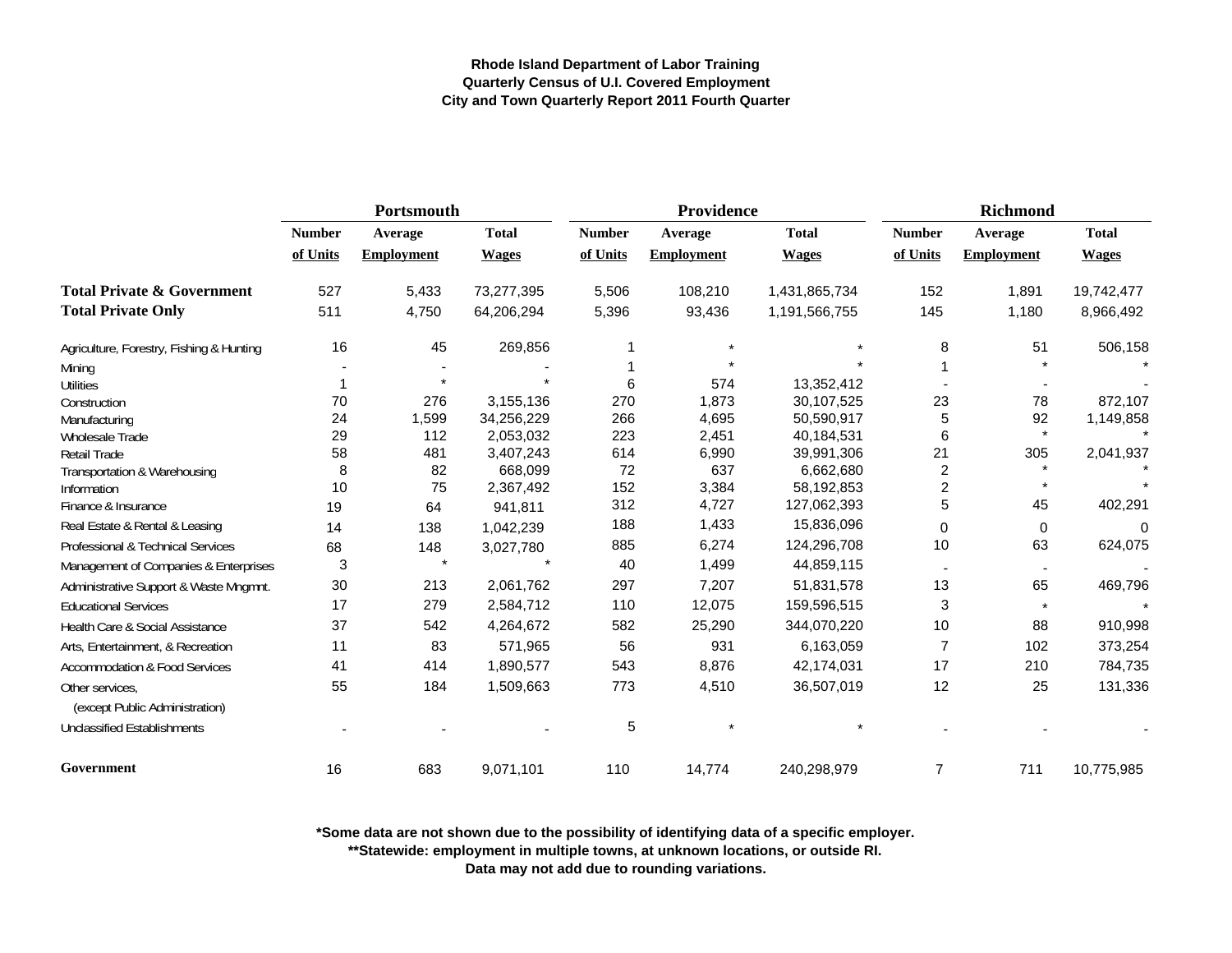|                                                   | <b>Scituate</b> |                          |              |               | <b>Smithfield</b> |              | <b>South Kingstown</b> |                   |              |
|---------------------------------------------------|-----------------|--------------------------|--------------|---------------|-------------------|--------------|------------------------|-------------------|--------------|
|                                                   | <b>Number</b>   | Average                  | <b>Total</b> | <b>Number</b> | Average           | <b>Total</b> | <b>Number</b>          | Average           | <b>Total</b> |
|                                                   | of Units        | <b>Employment</b>        | <b>Wages</b> | of Units      | <b>Employment</b> | <b>Wages</b> | of Units               | <b>Employment</b> | <b>Wages</b> |
| <b>Total Private &amp; Government</b>             | 264             | 1,681                    | 16,071,236   | 843           | 14,615            | 287,537,890  | 994                    | 13,773            | 144,371,905  |
| <b>Total Private Only</b>                         | 251             | 1,018                    | 7,776,517    | 828           | 13,983            | 279,861,847  | 971                    | 9,836             | 96,230,639   |
| Agriculture, Forestry, Fishing & Hunting          | 11              | 65                       | 297,235      | 3             |                   |              | 17                     | 92                | 636,774      |
| Mining                                            |                 |                          |              |               |                   |              |                        |                   |              |
| <b>Utilities</b>                                  |                 |                          |              |               |                   |              | $\overline{c}$         |                   |              |
| Construction                                      | 63              | 184                      | 1,844,805    | 138           | 1,016             | 17,220,628   | 112                    | 293               | 3,473,844    |
| Manufacturing                                     | 11              | 23                       | 238,490      | 66            | 1,459             | 19,906,951   | 27                     | 618               | 11,320,797   |
| Wholesale Trade                                   | 11              | 27                       | 316,184      | 57            | 762               | 14,012,978   | 54                     | 783               | 15,352,724   |
| <b>Retail Trade</b>                               | 17              | 177                      | 1,102,311    | 114           | 1,995             | 11,292,986   | 117                    | 1,274             | 9,488,064    |
| Transportation & Warehousing                      | 11              | 16                       | 176,300      | 16            | 81                | 981,399      | 9                      | 160               | 895,289      |
| Information                                       | 5               | 22                       | 115,454      | 17            | 192               | 3,222,499    | 17                     | 163               | 1,927,797    |
| Finance & Insurance                               | 8               | $\star$                  |              | 47            | 3,188             | 150,998,882  | 36                     | 288               | 3,927,217    |
| Real Estate & Rental & Leasing                    | 6               | 14                       | 130,867      | 19            | 62                | 868,599      | 22                     | 218               | 1,183,606    |
| Professional & Technical Services                 | 28              | 93                       | 1,442,760    | 82            | 296               | 5,241,706    | 104                    | 332               | 5,702,598    |
| Management of Companies & Enterprises             |                 | $\overline{\phantom{a}}$ |              | 6             | 279               | 17,632,151   | 5                      | 17                | 413,952      |
| Administrative Support & Waste Mngmnt.            | 21              | 34                       | 201,774      | 42            | 490               | 6,447,991    | 76                     | 298               | 2,374,095    |
| <b>Educational Services</b>                       | -1              | $\pmb{\star}$            |              | 10            | $\star$           |              | 26                     | 291               | 2,286,063    |
| Health Care & Social Assistance                   | 18              | 84                       | 560,883      | 59            | 1,399             | 9,927,557    | 110                    | 2,653             | 25,298,469   |
| Arts, Entertainment, & Recreation                 | 3               | $\star$                  |              | 10            | 47                | 264,915      | 30                     | 181               | 1,091,392    |
| <b>Accommodation &amp; Food Services</b>          | 15              | 157                      | 472,530      | 68            | 1,206             | 4,935,126    | 107                    | 1,345             | 5,213,025    |
| Other services,<br>(except Public Administration) | 22              | 76                       | 543,032      | 73            | 626               | 5,179,776    | 99                     | 803               | 5,279,009    |
| <b>Unclassified Establishments</b>                |                 |                          |              |               |                   |              |                        |                   |              |
| Government                                        | 13              | 663                      | 8,294,719    | 15            | 632               | 7,676,043    | 23                     | 3,937             | 48,141,266   |

**\*Some data are not shown due to the possibility of identifying data of a specific employer.**

**\*\*Statewide: employment in multiple towns, at unknown locations, or outside RI.**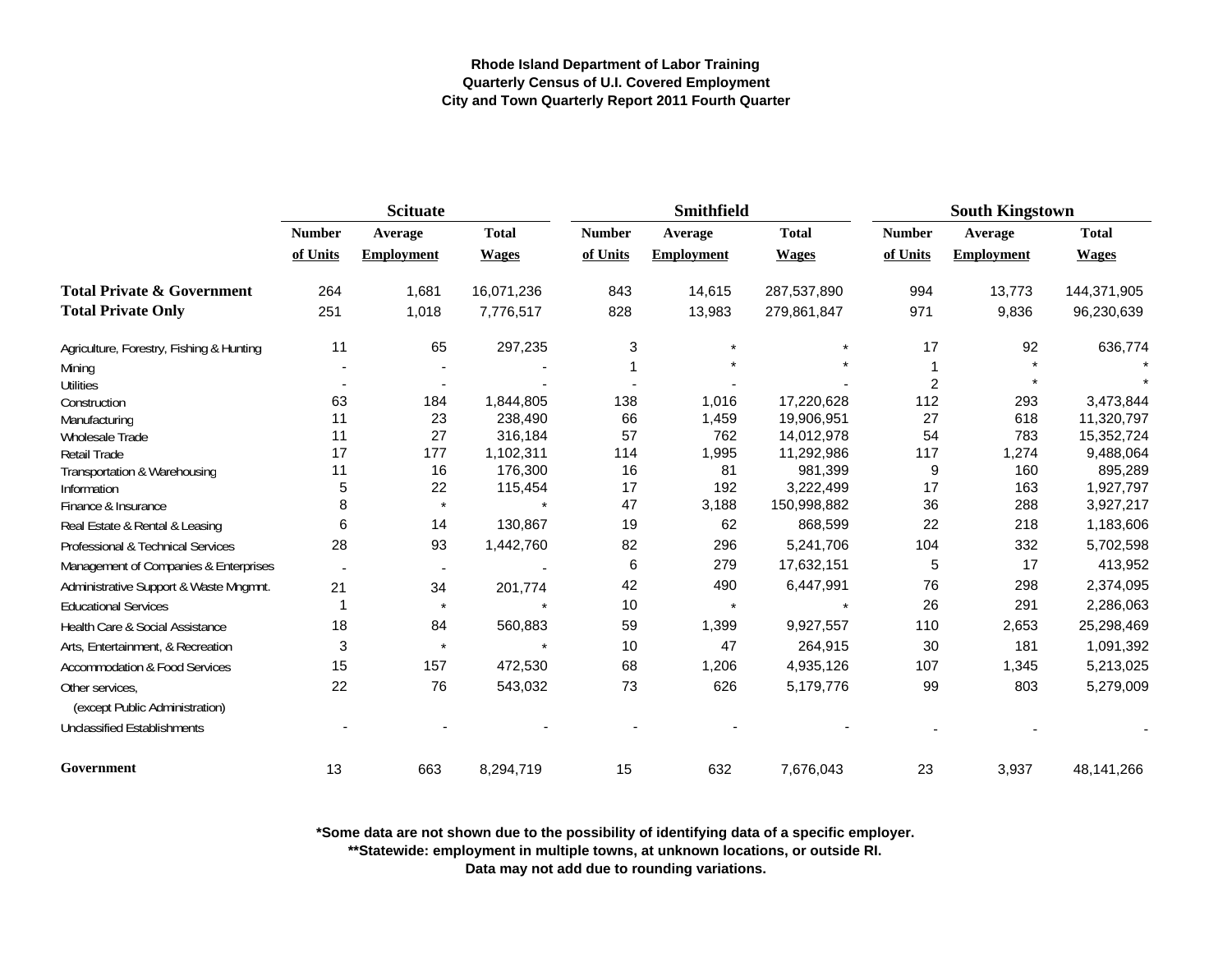|                                          | <b>Tiverton</b> |                   |              |                | Warren            |              | <b>Warwick</b> |                   |              |
|------------------------------------------|-----------------|-------------------|--------------|----------------|-------------------|--------------|----------------|-------------------|--------------|
|                                          | <b>Number</b>   | Average           | <b>Total</b> | <b>Number</b>  | Average           | <b>Total</b> | <b>Number</b>  | Average           | <b>Total</b> |
|                                          | of Units        | <b>Employment</b> | <b>Wages</b> | of Units       | <b>Employment</b> | <b>Wages</b> | of Units       | <b>Employment</b> | <b>Wages</b> |
| <b>Total Private &amp; Government</b>    | 364             | 2,525             | 23,291,127   | 368            | 3,430             | 29,967,730   | 3,074          | 48,310            | 516,788,031  |
| <b>Total Private Only</b>                | 349             | 2,009             | 17,684,578   | 361            | 3,287             | 28,117,466   | 3,039          | 44,109            | 453,295,216  |
| Agriculture, Forestry, Fishing & Hunting | 9               | 31                | 119,773      | $\overline{c}$ | $\star$           |              | 4              | 16                | 72,946       |
| Mining                                   |                 |                   |              |                |                   |              |                |                   |              |
| <b>Utilities</b>                         | $\overline{c}$  |                   |              |                |                   |              |                |                   |              |
| Construction                             | 48              | 164               | 1,596,141    | 47             | 135               | 1,331,313    | 291            | 1,781             | 25,484,761   |
| Manufacturing                            | 14              | 81                | 431,007      | 38             | 583               | 6,757,008    | 145            | 3,381             | 47,763,893   |
| Wholesale Trade                          | 24              | 129               | 1,675,042    | 16             | 123               | 1,843,404    | 203            | 1,686             | 25,628,249   |
| <b>Retail Trade</b>                      | 52              | 472               | 5,081,538    | 42             | 281               | 1,612,370    | 412            | 8,041             | 53,779,110   |
| Transportation & Warehousing             | 8               | $\star$           |              | 4              | 290               | 1,543,590    | 80             | 2,064             | 20,224,997   |
| Information                              | 5               |                   |              | $\overline{4}$ | 36                | 392,040      | 46             | 540               | 6,924,862    |
| Finance & Insurance                      | 12              | 49                | 648,045      | 15             | 200               | 2,204,151    | 173            | 3,076             | 45,201,478   |
| Real Estate & Rental & Leasing           | 5               | 6                 | 96,947       | 8              | 16                | 96,364       | 106            | 1,081             | 9,726,914    |
| Professional & Technical Services        | 39              | 124               | 2,377,419    | 30             | 99                | 1,106,797    | 355            | 1,822             | 26,121,337   |
| Management of Companies & Enterprises    |                 | $\star$           |              | 1              | $\star$           |              | 25             | 1,317             | 21,353,272   |
| Administrative Support & Waste Mngmnt.   | 21              | 41                | 321,296      | 24             | 136               | 1,018,568    | 220            | 2,027             | 17,605,563   |
| <b>Educational Services</b>              | $\overline{c}$  | $\star$           |              | 6              | 72                | 700,598      | 37             | 962               | 9,693,126    |
| Health Care & Social Assistance          | 30              | 328               | 2,737,220    | 36             | 602               | 6,479,660    | 343            | 9,003             | 107,079,608  |
| Arts, Entertainment, & Recreation        | 5               | 26                | 124,355      | 6              | 51                | 171,321      | 38             | 469               | 2,637,185    |
| <b>Accommodation &amp; Food Services</b> | 29              | 339               | 1,158,665    | 39             | 507               | 1,742,867    | 240            | 5,113             | 22,106,473   |
| Other services.                          | 43              | 113               | 545,171      | 43             | 150               | 991,587      | 318            | 1,721             | 11,867,179   |
| (except Public Administration)           |                 |                   |              |                |                   |              |                |                   |              |
| <b>Unclassified Establishments</b>       |                 |                   |              |                |                   |              | 3              |                   |              |
| Government                               | 15              | 516               | 5,606,549    | $\overline{7}$ | 143               | 1,850,264    | 35             | 4201              | 63492815     |

**\*Some data are not shown due to the possibility of identifying data of a specific employer.**

**\*\*Statewide: employment in multiple towns, at unknown locations, or outside RI.**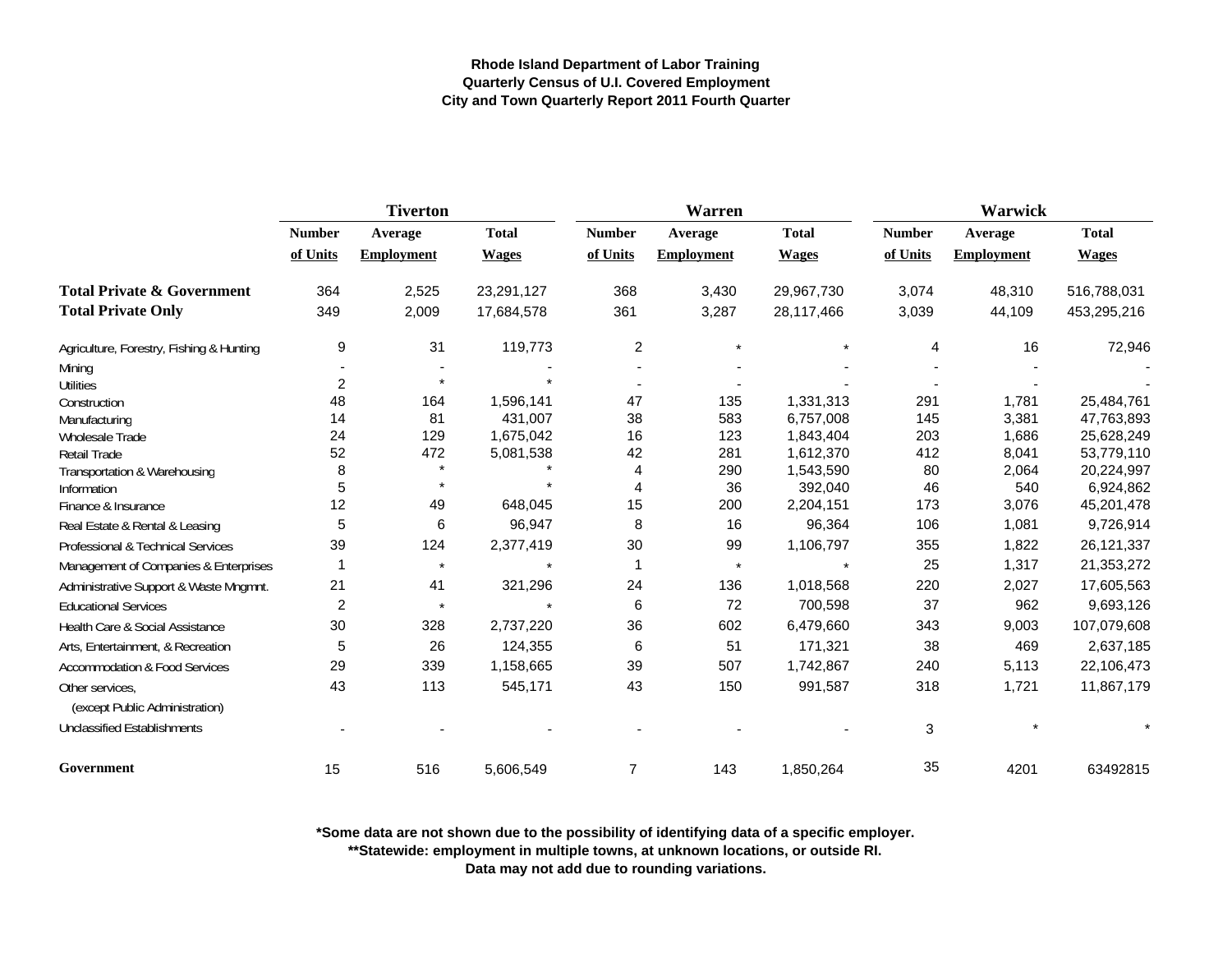|                                          | Westerly                  |                              |                              |                           | <b>West Greenwich</b>        |                              | <b>West Warwick</b>       |                              |                              |
|------------------------------------------|---------------------------|------------------------------|------------------------------|---------------------------|------------------------------|------------------------------|---------------------------|------------------------------|------------------------------|
|                                          | <b>Number</b><br>of Units | Average<br><b>Employment</b> | <b>Total</b><br><b>Wages</b> | <b>Number</b><br>of Units | Average<br><b>Employment</b> | <b>Total</b><br><b>Wages</b> | <b>Number</b><br>of Units | Average<br><b>Employment</b> | <b>Total</b><br><b>Wages</b> |
|                                          |                           |                              |                              |                           |                              |                              |                           |                              |                              |
| <b>Total Private &amp; Government</b>    | 864                       | 9,397                        | 82,753,789                   | 193                       | 3,082                        | 48,396,712                   | 604                       | 7,776                        | 85,262,907                   |
| <b>Total Private Only</b>                | 846                       | 8,308                        | 71,337,862                   | 183                       | 2,688                        | 44,054,826                   | 589                       | 6,731                        | 71,232,824                   |
| Agriculture, Forestry, Fishing & Hunting | $\overline{\mathbf{c}}$   | $\star$                      |                              | $\overline{c}$            |                              |                              |                           |                              |                              |
| Mining                                   | 3                         |                              |                              |                           |                              |                              |                           |                              |                              |
| <b>Utilities</b>                         |                           |                              |                              |                           |                              |                              |                           |                              |                              |
| Construction                             | 90                        | 231                          | 2,516,020                    | 39                        | 109                          | 1,286,318                    | 77                        | 296                          | 2,827,379                    |
| Manufacturing                            | 28                        | 515                          | 6,960,239                    | 11                        | $\star$                      |                              | 34                        | 1,314                        | 17,276,411                   |
| Wholesale Trade                          | 30                        | 71                           | 1,025,748                    | 14                        | 236                          | 4,077,594                    | 30                        | 295                          | 3,394,301                    |
| <b>Retail Trade</b>                      | 137                       | 1,911                        | 11,875,303                   | 11                        | 58                           | 286,512                      | 89                        | 938                          | 6,962,636                    |
| Transportation & Warehousing             | 9                         | 52                           | 436,832                      | 6                         |                              |                              | 10                        | 310                          | 3,058,912                    |
| Information                              | 15                        | 212                          | 2,561,515                    | 3                         |                              |                              | 6                         | $\star$                      |                              |
| Finance & Insurance                      | 31                        | 333                          | 4,600,205                    | 6                         | 27                           | 294,057                      | 28                        | 648                          | 8,538,525                    |
| Real Estate & Rental & Leasing           | 26                        | 67                           | 625,935                      | 3                         |                              |                              | 25                        | 69                           | 556,733                      |
| Professional & Technical Services        | 72                        | 215                          | 2,878,907                    | 22                        |                              |                              | 49                        | 122                          | 1,784,618                    |
| Management of Companies & Enterprises    | $\overline{7}$            | $\star$                      |                              |                           |                              |                              | $\overline{c}$            | $\star$                      |                              |
| Administrative Support & Waste Mngmnt.   | 52                        | 184                          | 1,429,746                    | 22                        | 93                           | 786,980                      | 22                        | 116                          | 883,494                      |
| <b>Educational Services</b>              | 10                        | 127                          | 491,923                      | 3                         |                              |                              | 8                         | 53                           | 527,531                      |
| Health Care & Social Assistance          | 107                       | 2,040                        | 21,015,757                   | 8                         | 128                          | 768,379                      | 41                        | 656                          | 5,676,558                    |
| Arts, Entertainment, & Recreation        | 35                        | 426                          | 2,213,582                    | 2                         |                              |                              | 11                        | 36                           | 265,562                      |
| Accommodation & Food Services            | 103                       | 1,273                        | 6,198,428                    | 18                        | 201                          | 925,268                      | 68                        | 669                          | 2,428,361                    |
| Other services.                          | 89                        | 302                          | 1,627,973                    | 11                        | 41                           | 258,537                      | 88                        | 328                          | 2,274,479                    |
| (except Public Administration)           |                           |                              |                              |                           |                              |                              |                           |                              |                              |
| <b>Unclassified Establishments</b>       |                           |                              |                              | 1                         |                              |                              |                           |                              |                              |
| Government                               | 18                        | 1,089                        | 11,415,927                   | 10                        | 394                          | 4,341,886                    | 15                        | 1,045                        | 14,030,083                   |

**\*Some data are not shown due to the possibility of identifying data of a specific employer.**

**\*\*Statewide: employment in multiple towns, at unknown locations, or outside RI.**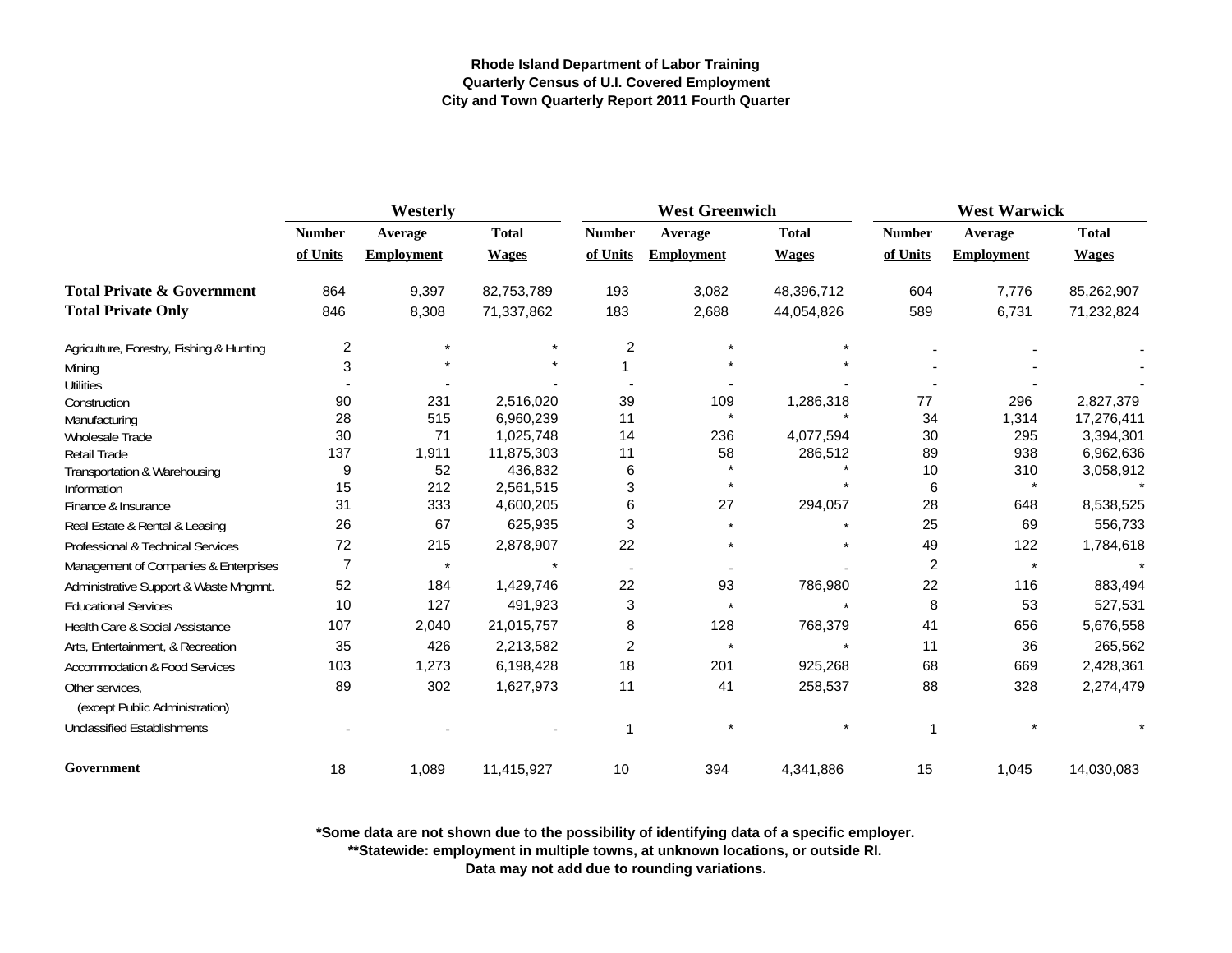|                                          | Woonsocket    |                   |              |               | Statewide **      |              |               | <b>Bristol County</b> |              |
|------------------------------------------|---------------|-------------------|--------------|---------------|-------------------|--------------|---------------|-----------------------|--------------|
|                                          | <b>Number</b> | Average           | <b>Total</b> | <b>Number</b> | Average           | <b>Total</b> | <b>Number</b> | Average               | <b>Total</b> |
|                                          | of Units      | <b>Employment</b> | <b>Wages</b> | of Units      | <b>Employment</b> | <b>Wages</b> | of Units      | <b>Employment</b>     | <b>Wages</b> |
| <b>Total Private &amp; Government</b>    | 815           | 14,355            | 203,702,645  | 3,365         | 8,722             | 146,587,634  | 1,415         | 13,629                | 130,138,065  |
| <b>Total Private Only</b>                | 796           | 12,808            | 183,129,822  | 3,360         | 8,677             | 145,640,224  | 1,380         | 11,553                | 105,943,540  |
| Agriculture, Forestry, Fishing & Hunting |               |                   |              |               |                   |              | 6             | 7                     | 19,244       |
| Mining                                   |               |                   |              |               |                   |              |               |                       |              |
| Utilities                                |               |                   |              | 3             | 14                | 307,693      |               |                       |              |
| Construction                             | 63            | 325               | 3,909,657    | 267           | 697               | 10,909,485   | 192           | 609                   | 6,859,893    |
| Manufacturing                            | 57            | 1,090             | 11,179,656   | 17            | 30                | 298,630      | 110           | 1,641                 | 18,264,801   |
| <b>Wholesale Trade</b>                   | 41            | 397               | 6,799,404    | 1,186         | 2,071             | 46,192,710   | 75            | 274                   | 5,787,877    |
| <b>Retail Trade</b>                      | 114           | 1,264             | 8,124,354    | 91            | 712               | 12,938,961   | 134           | 1,211                 | 7,293,976    |
| Transportation & Warehousing             | 13            | 614               | 5,351,652    | 35            | 115               | 1,395,053    | 12            | 313                   | 1,725,966    |
| Information                              | 8             | 60                | 475,391      | 176           | 450               | 7,503,508    | 25            |                       |              |
| Finance & Insurance                      | 23            | 177               | 2,057,056    | 146           | 436               | 8,537,349    | 54            | 399                   | 4,980,493    |
| Real Estate & Rental & Leasing           | 32            | 161               | 1,396,272    | 37            | 87                | 1,541,507    | 35            | 98                    | 971,604      |
| Professional & Technical Services        | 60            | 384               | 6,797,623    | 574           | 1,071             | 20,483,625   | 144           | 336                   | 6,084,338    |
| Management of Companies & Enterprises    | 10            | $\star$           |              | 46            | 109               | 2,209,382    | 8             | 40                    | 584,690      |
| Administrative Support & Waste Mngmnt.   | 35            | 394               | 3,135,781    | 350           | 2,080             | 18,760,746   | 92            | 359                   | 2,976,557    |
| <b>Educational Services</b>              | 13            | 301               | 2,848,145    | 69            | 124               | 1,010,429    | 28            | 1,646                 | 20,549,418   |
| Health Care & Social Assistance          | 111           | 4,084             | 36,272,778   | 62            | 266               | 8,146,750    | 115           | 2,013                 | 17,372,506   |
| Arts, Entertainment, & Recreation        | 7             | 112               | 425,022      | 20            | 30                | 425,502      | 28            | 344                   | 2,325,442    |
| <b>Accommodation &amp; Food Services</b> | 103           | 1,152             | 4,028,968    | 34            | 120               | 856,149      | 122           | 1,471                 | 5,176,922    |
| Other services.                          | 104           | 473               | 2,465,760    | 100           | 172               | 2,787,718    | 197           | 690                   | 3,706,362    |
| (except Public Administration)           |               |                   |              |               |                   |              |               |                       |              |
| <b>Unclassified Establishments</b>       |               |                   |              | 147           | 93                | 1,335,027    | 2             |                       |              |
| Government                               | 19            | 1,547             | 20,572,823   | 5             | 45                | 947,410      | 35            | 2,076                 | 24,194,525   |

**\*Some data are not shown due to the possibility of identifying data of a specific employer.**

**\*\*Statewide: employment in multiple towns, at unknown locations, or outside RI.**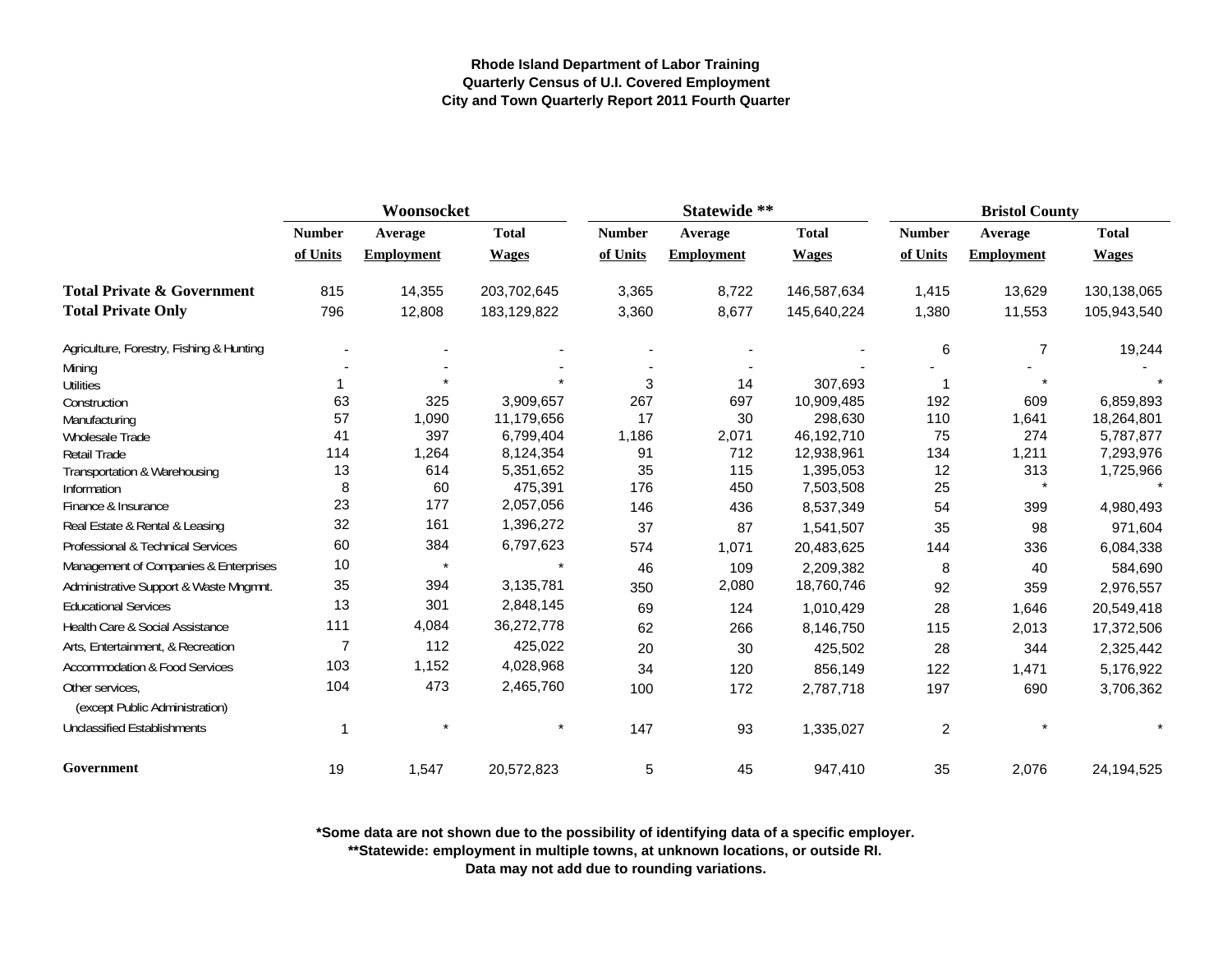|                                                   | <b>Kent County</b> |                   |              |               | <b>Newport County</b> |              |               | <b>Providence County</b> |               |  |
|---------------------------------------------------|--------------------|-------------------|--------------|---------------|-----------------------|--------------|---------------|--------------------------|---------------|--|
|                                                   | <b>Number</b>      | Average           | <b>Total</b> | <b>Number</b> | Average               | <b>Total</b> | <b>Number</b> | <b>Average</b>           | <b>Total</b>  |  |
|                                                   | of Units           | <b>Employment</b> | <b>Wages</b> | of Units      | <b>Employment</b>     | <b>Wages</b> | of Units      | <b>Employment</b>        | <b>Wages</b>  |  |
| <b>Total Private &amp; Government</b>             | 5,328              | 73,754            | 796,408,380  | 3,241         | 37,928                | 440,933,069  | 17,326        | 270,541                  | 3,390,003,644 |  |
| <b>Total Private Only</b>                         | 5,236              | 66,124            | 691,093,883  | 3,141         | 30,309                | 310,636,385  | 16,977        | 236,200                  | 2,876,112,117 |  |
| Agriculture, Forestry, Fishing & Hunting          | 11                 | 43                | 208,881      | 46            | 218                   | 1,365,288    | 43            | 181                      | 890,820       |  |
| Mining                                            | $\overline{2}$     |                   |              |               | $\star$               |              | 9             | 84                       | 1,240,110     |  |
| <b>Utilities</b>                                  |                    |                   |              | 5             | 50                    | 871,471      | 18            | 915                      | 19,865,734    |  |
| Construction                                      | 583                | 2,862             | 38,269,851   | 324           | 1,444                 | 18,852,055   | 1,767         | 9,431                    | 139,653,405   |  |
| Manufacturing                                     | 254                | 6,620             | 100,082,674  | 90            | 2,157                 | 41,527,480   | 1,066         | 23,213                   | 279,580,242   |  |
| Wholesale Trade                                   | 349                | 2,689             | 43,261,549   | 145           | 585                   | 10,357,852   | 962           | 9,103                    | 149,436,552   |  |
| <b>Retail Trade</b>                               | 669                | 11,546            | 78,740,143   | 431           | 4,121                 | 28,601,370   | 1,959         | 24,260                   | 159,665,631   |  |
| Transportation & Warehousing                      | 114                | 2,944             | 28,877,125   | 78            | 606                   | 4,245,061    | 365           | 4,734                    | 47,443,112    |  |
| Information                                       | 79                 | 1,416             | 22,893,040   | 59            | 621                   | 11,446,176   | 327           | 6,848                    | 108,314,582   |  |
| Finance & Insurance                               | 270                | 4,150             | 59,934,664   | 110           | 898                   | 15,669,670   | 799           | 15,995                   | 403,457,267   |  |
| Real Estate & Rental & Leasing                    | 185                | 1,315             | 12,483,229   | 121           | 674                   | 6,047,137    | 554           | 3,054                    | 34, 186, 777  |  |
| Professional & Technical Services                 | 605                | 3,232             | 50,659,542   | 403           | 2,922                 | 54,913,928   | 2,023         | 12,072                   | 215,018,231   |  |
| Management of Companies & Enterprises             | 38                 | 1,575             | 26,133,496   | 17            | 477                   | 7,601,216    | 109           | 6,870                    | 210,546,112   |  |
| Administrative Support & Waste Mngmnt.            | 370                | 2,805             | 24,662,700   | 213           | 905                   | 8,186,348    | 1,087         | 16,464                   | 126,248,105   |  |
| <b>Educational Services</b>                       | 70                 | 1,343             | 12,786,280   | 48            | 1,359                 | 12,820,592   | 255           | 14,815                   | 187, 152, 187 |  |
| Health Care & Social Assistance                   | 534                | 12,225            | 137,334,674  | 244           | 4,323                 | 38,614,797   | 1,796         | 52,161                   | 600,489,444   |  |
| Arts, Entertainment, & Recreation                 | 69                 | 716               | 4,030,408    | 89            | 1,270                 | 8,937,218    | 196           | 3,506                    | 21,299,695    |  |
| <b>Accommodation &amp; Food Services</b>          | 450                | 7,968             | 33,103,264   | 362           | 6,023                 | 29,275,202   | 1,507         | 21,296                   | 88,458,154    |  |
| Other services,<br>(except Public Administration) | 579                | 2,667             | 17,526,628   | 355           | 1,654                 | 11,274,963   | 2,121         | 11,191                   | 83,094,470    |  |
| <b>Unclassified Establishments</b>                | 5                  | 5                 | 25,813       | $\,6$         | 129                   | 1,214,464    | 14            | 9                        | 71,487        |  |
| Government                                        | 92                 | 7,629             | 105,314,497  | 100           | 7,619                 | 130,296,684  | 349           | 34,341                   | 513,891,527   |  |

**\*Some data are not shown due to the possibility of identifying data of a specific employer.**

**\*\*Statewide: employment in multiple towns, at unknown locations, or outside RI.**